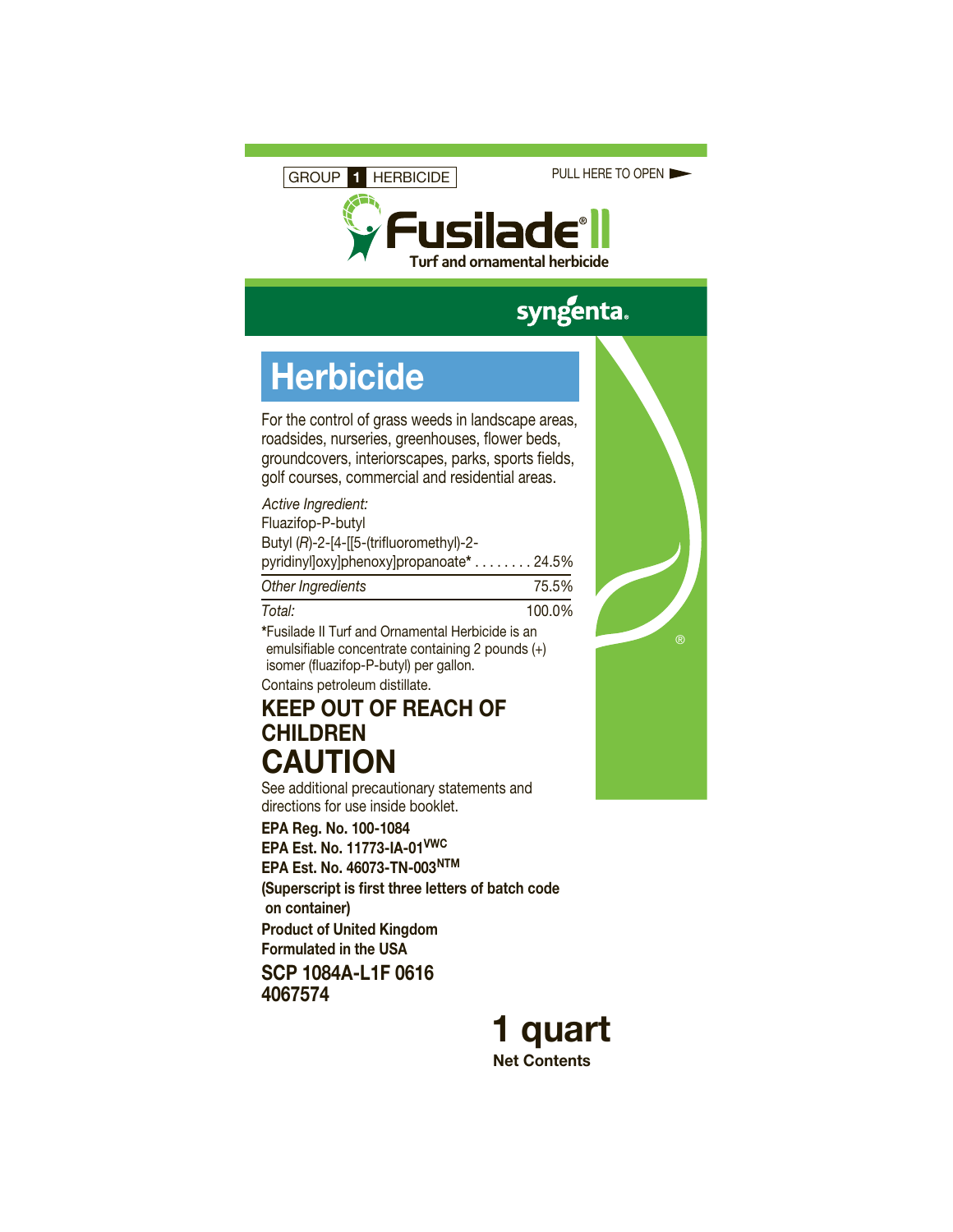| <b>FIRST AID</b>          |                                                                                                                                                                                                                                                                                |
|---------------------------|--------------------------------------------------------------------------------------------------------------------------------------------------------------------------------------------------------------------------------------------------------------------------------|
| If on skin or<br>clothing | • Take off contaminated clothing.<br>Rinse skin immediately with plenty of water<br>$\bullet$<br>for 15-20 minutes.<br>Call a poison control center or doctor for<br>treatment advice.                                                                                         |
| If inhaled                | Move person to fresh air.<br>If person is not breathing, call 911 or an<br>$\bullet$<br>ambulance, then give artificial respiration,<br>preferably mouth-to-mouth if possible.<br>• Call a poison control center or doctor for<br>further treatment advice.                    |
| If in eyes                | Hold eye open and rinse slowly and gently<br>$\bullet$<br>with water for 15-20 minutes.<br>• Remove contact lenses, if present, after the<br>first 5 minutes, then continue rinsing eye.<br>• Call a poison control center or doctor for<br>treatment advice.                  |
| If swallowed              | • Call a poison control center or doctor<br>immediately for treatment advice.<br>• Do not give any liquid to the person.<br>Do not induce vomiting unless told to do so<br>by a poison control center or doctor.<br>Do not give anything by mouth to an<br>unconscious person. |

#### **NOTE TO PHYSICIAN**

Contains petroleum distillate. Vomiting may cause aspiration pneumonia.

Have the product container or label with you when calling a poison control center or doctor, or going for treatment.

**HOT LINE NUMBER** For 24-Hour Medical Emergency Assistance (Human or Animal) or Chemical Emergency Assistance (Spill, Leak, Fire, or Accident), Call **1-800-888-8372**

## **PRECAUTIONARY STATEMENTS**

**HAZARDS TO HUMANS AND DOMESTIC ANIMALS**

#### **CAUTION**

Harmful if absorbed through skin or inhaled. Causes moderate eye irritation. Prolonged or frequently repeated skin contact may cause allergic reactions in some individuals. Avoid contact with skin, eyes or clothing. Avoid breathing vapor or spray mist.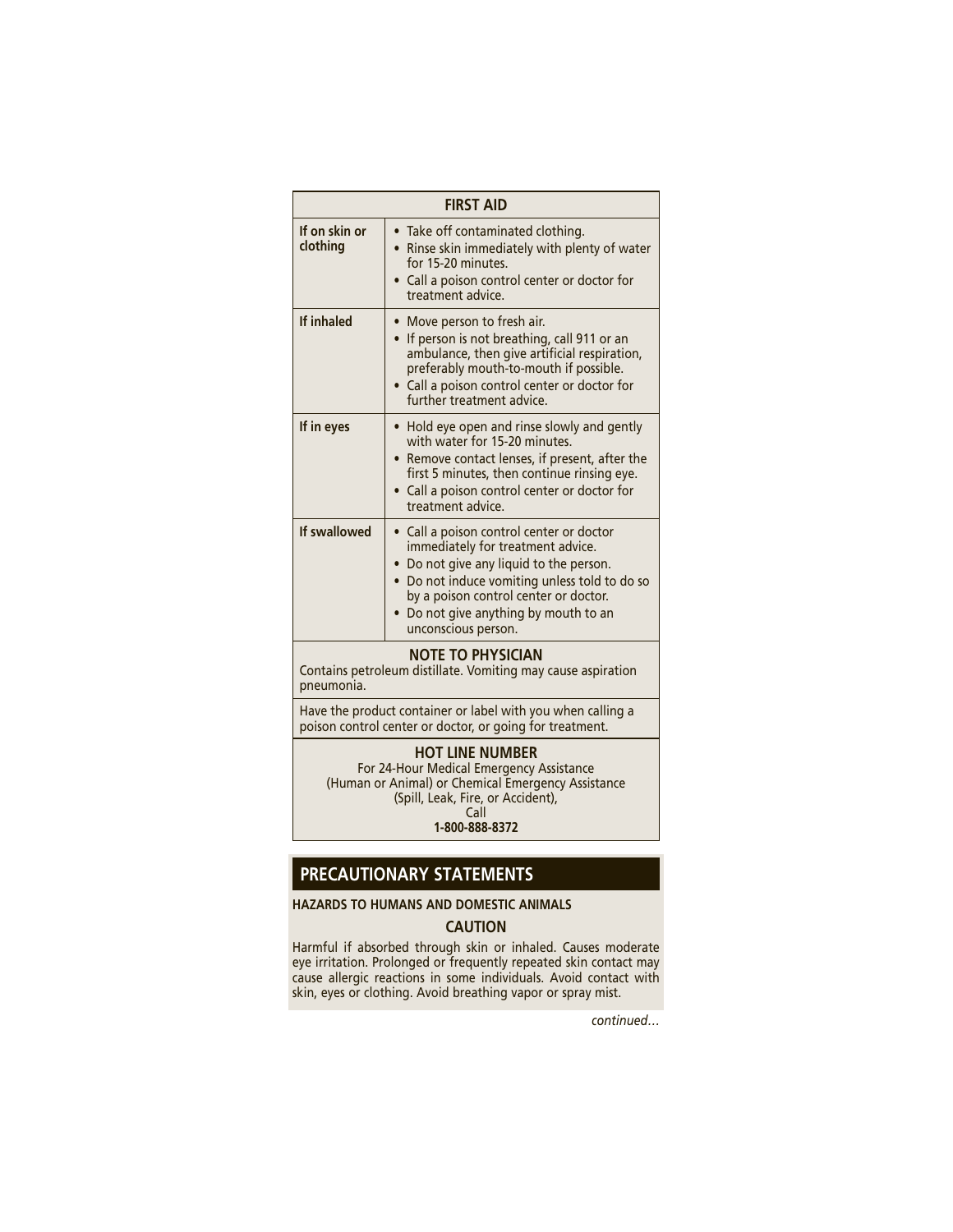### **PRECAUTIONARY STATEMENTS** *(continued)*

#### **PERSONAL PROTECTIVE EQUIPMENT (PPE)**

Some materials that are chemical-resistant to this product are listed below.

#### **Applicators and handlers (other than mixers and loaders) must wear:**

- Long-sleeved shirt and long pants
- Chemical-resistant gloves, such as barrier laminate or nitrile rubber or Viton® or neoprene rubber
- Shoes plus socks

#### **Mixers and Loaders must wear:**

- Long-sleeved shirt and long pants
- Chemical-resistant gloves, such as barrier laminate or nitrile rubber or Viton or neoprene rubber
- Shoes plus socks
- Protective eyewear
- Chemical-resistant apron when mixing or loading

#### **USER SAFETY REQUIREMENTS**

Follow the manufacturer's instructions for cleaning/maintaining PPE. If no such instructions for washables exist, use detergent and hot water. Keep and wash PPE separately from other laundry.

#### **USER SAFETY RECOMMENDATIONS**

**Users should:**

- Wash hands before eating, drinking, chewing gum, using tobacco or using the toilet.
- Remove clothing/PPE immediately if pesticide gets inside. Then wash thoroughly and put on clean clothing.
- Remove PPE immediately after handling this product. Wash the outside of gloves before removing. As soon as possible, wash thoroughly and change into clean clothing.

#### **ENVIRONMENTAL HAZARDS**

Do not apply directly to water, or to areas where surface water is present, or to intertidal areas below the mean high water mark. Do not contaminate water when disposing of equipment washwaters or rinsate. Do not apply when weather conditions favor drift from target area.

#### **Ground Water Advisory**

Fluazifop-P-butyl is known to leach through soil into ground water under certain conditions as a result of label use. This chemical may leach into ground water if used in areas where soils are permeable, particularly where the water table is shallow.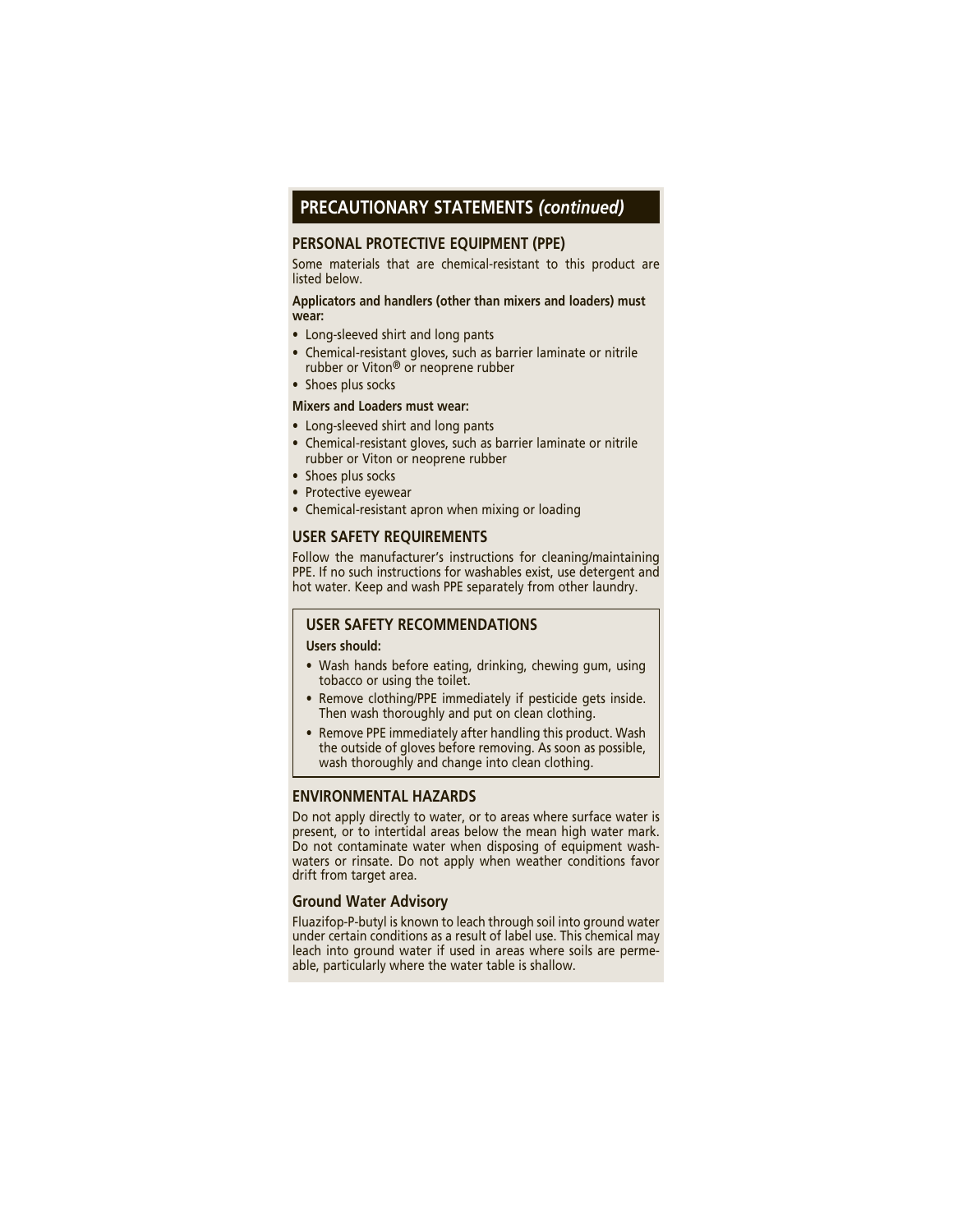#### **Surface Water Advisory**

This product may impact surface water quality due to runoff of rain water. This is especially true for poorly draining soils and soils with shallow ground water. This product is classified as having high potential for reaching surface water via runoff for several months or more after application. A level, welI-maintained vegetative buffer strip between areas to which this product is applied and surface water features such as ponds, streams, and springs will reduce the potential loading of fluazifop-p-butyl from runoff water and sediment. Runoff of this product will be reduced by avoiding applications when rainfall or irrigation is expected to occur within 48 hours.

This product is toxic to fish.

#### **PHYSICAL OR CHEMICAL HAZARDS**

Do not use or store near heat or open flame.

### **CONDITIONS OF SALE AND LIMITATION OF WARRANTY AND LIABILITY**

**NOTICE:** Read the entire Directions for Use and Conditions of Sale and Limitation of Warranty and Liability before buying or using this product. If the terms are not acceptable, return the product at once, unopened, and the purchase price will be refunded.

The Directions for Use of this product must be followed carefully. It is impossible to eliminate all risks inherently associated with the use of this product. Crop injury, ineffectiveness or other unintended consequences may result because of such factors as manner of use or application, weather or crop conditions, presence of other materials or other influencing factors in the use of the product, which are beyond the control of SYNGENTA CROP PROTECTION, LLC or Seller. To the extent permitted by applicable law, Buyer and User agree to hold SYNGENTA and Seller harmless for any claims relating to such factors.

SYNGENTA warrants that this product conforms to the chemical description on the label and is reasonably fit for the purposes stated in the Directions for Use, subject to the inherent risks referred to above, when used in accordance with directions under normal use conditions. To the extent permitted by applicable law: (1) this warranty does not extend to the use of the product contrary to label instructions, or under conditions not reasonably foreseeable to or beyond the control of Seller or SYNGENTA, and (2) Buyer and User assume the risk of any such use. TO THE EXTENT PERMITTED BY APPLICABLE LAW, SYNGENTA MAKES NO WARRANTIES OF MERCHANTABILITY OR OF FITNESS FOR A PARTICULAR PURPOSE NOR ANY OTHER EXPRESS OR IMPLIED WARRANTY EXCEPT AS WARRANTED BY THIS LABEL.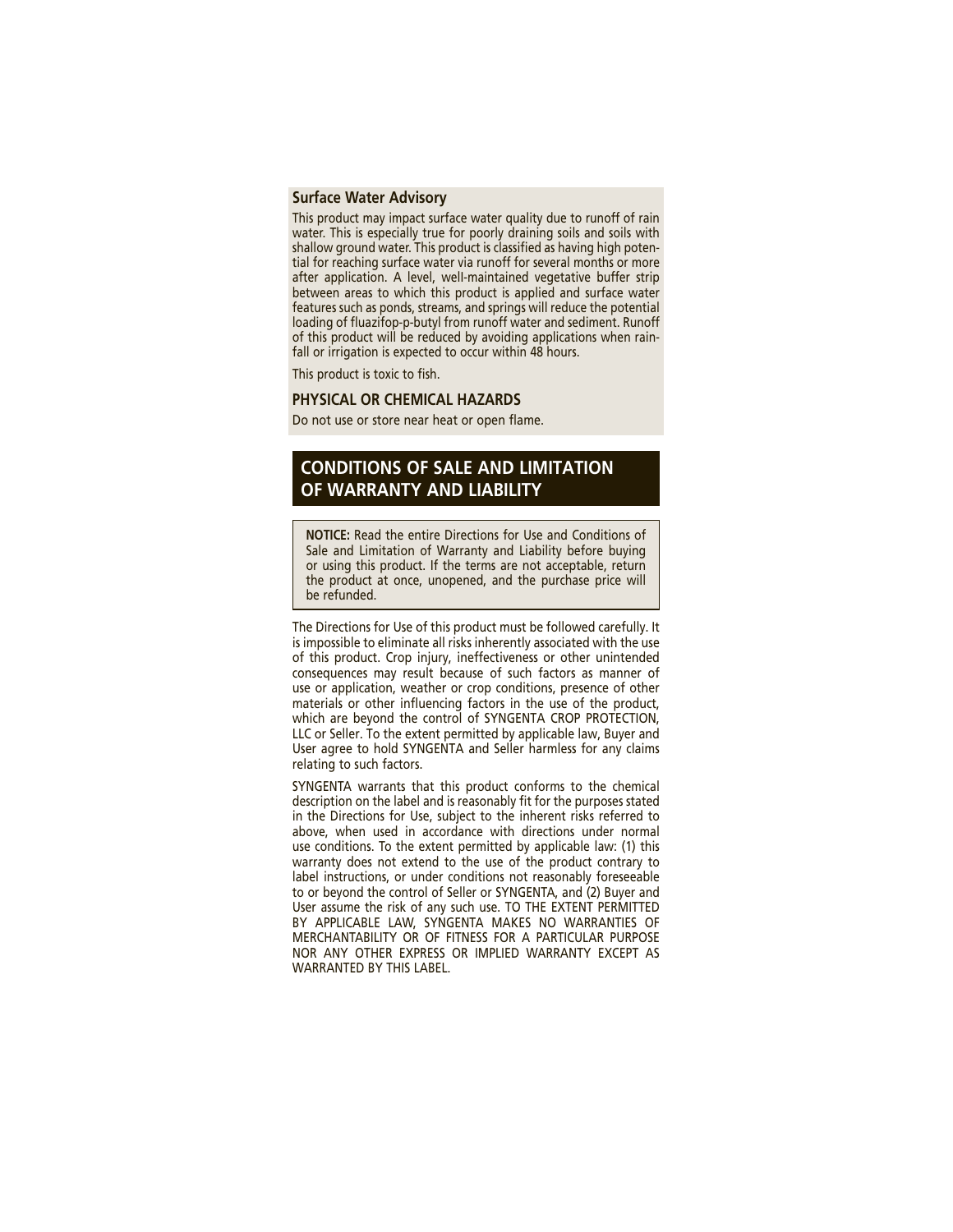To the extent permitted by applicable law, in no event shall SYNGENTA be liable for any incidental, consequential or special damages resulting from the use or handling of this product. **TO THE EXTENT PERMITTED BY APPLICABLE LAW, THE EXCLUSIVE REMEDY OF THE USER OR BUYER, AND THE EXCLUSIVE LIABILITY OF SYNGENTA AND SELLER FOR ANY AND ALL CLAIMS, LOSSES, INJURIES OR DAMAGES (INCLUDING CLAIMS BASED ON BREACH OF WARRANTY, CONTRACT, NEGLIGENCE, TORT, STRICT LIABILITY OR OTHERWISE) RESULTING FROM THE USE OR HANDLING OF THIS PRODUCT, SHALL BE THE RETURN OF THE PURCHASE PRICE OF THE PRODUCT OR, AT THE ELECTION OF SYNGENTA OR SELLER, THE REPLACEMENT OF THE PRODUCT.**

SYNGENTA and Seller offer this product, and Buyer and User accept it, subject to the foregoing Conditions of Sale and Limitation of Warranty and Liability, which may not be modified except by written agreement signed by a duly authorized representative of SYNGENTA.

#### **DIRECTIONS FOR USE**

It is a violation of Federal law to use this product in a manner inconsistent with its labeling.

Do not apply this product in a way that will contact workers or other persons, either directly or through drift. Only protected handlers may be in the area during application. For any requirements specific to your State or Tribe, consult the agency responsible for pesticide regulation.

This labeling must be in the possession of the user at the time of application.

**AGRICULTURAL USES: COMMERCIAL SOD FARMS, ORNAMENTALS GROWN IN COMMERCIAL GREENHOUSES AND NURSERIES, TREE FARMS AND CHRISTMAS TREES**

#### **AGRICULTURAL USE REQUIREMENTS**

Use this product only in accordance with its labeling and with the Worker Protection Standard, 40 CFR Part 170. This standard contains requirements for the protection of agricultural workers on farms, forests, nurseries, and greenhouses, and handlers of agricultural pesticides. It contains requirements for training, decontamination, notification, and emergency assistance. It also contains specific instructions and exceptions pertaining to the statements on the label about personal protective equipment (PPE) and restricted-entry interval. The requirements in this box only apply to uses of this product that are covered by the Worker Protection Standard.

Do not enter or allow worker entry into treated areas during the restricted entry interval (REI) of 12 hours.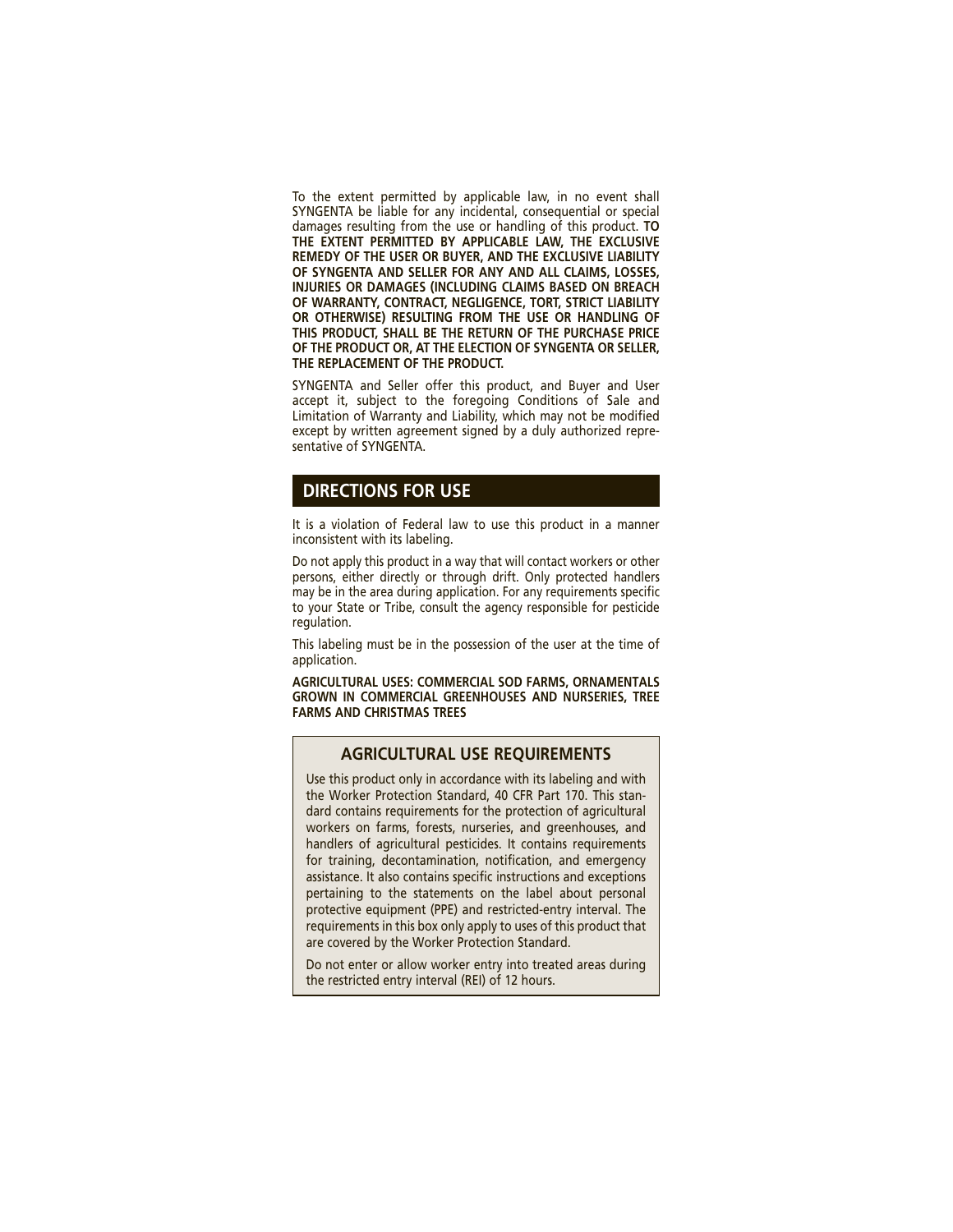#### **AGRICULTURAL USE REQUIREMENTS** *(continued)*

For early entry to treated areas that is permitted under the Worker Protection Standard and that involves contact with anything that has been treated, such as plants, soil, or water, wear:

- Coveralls
- Chemical-resistant gloves; barrier laminate, nitrile rubber ≥ 14 mils, neoprene rubber ≥ 14 mils, or Viton ≥ 14 mils
- Shoes plus socks

#### **NON-AGRICULTURAL USE REQUIREMENTS**

The requirements in this box apply to uses of this product that are NOT within the scope of the Worker Protection Standard for agricultural pesticides (40 CFR Part 170). The WPS applies when this product is used to produce agricultural plants on farms, forests, nurseries, or greenhouses. The area being treated must be vacated by unprotected persons.

Do not treat areas while unprotected humans or domestic animals are present in the treatment areas. Do not allow entry into treated areas without protective clothing until sprays have dried. Because certain states may require more restrictive reentry intervals for various crops treated with this product, consult your State Department of Agriculture for further information.

Written or oral warnings must be given to workers who are expected to be in a treated area or in an area about to be treated with this product. When oral warnings are given, warnings shall be given in a language customarily understood by workers. Oral warnings must be given if there is reason to believe that written warnings cannot be understood by workers. Warnings must include the following information:

**CAUTION:** Area treated with Fusilade II Turf and Ornamental Herbicide on (date of application). Do not enter without appropriate protective clothing until sprays have dried. In case of accidental exposure to pesticide spray, wash the skin thoroughly with soap and water. Remove contaminated clothing and wash before reuse. If in eyes, flush with plenty of water. If irritation persists, get medical attention.

#### **PRODUCT INFORMATION**

#### Read all label directions before using.

Fusilade II Turf and Ornamental Herbicide is a postemergence herbicide for control of annual and perennial grass weeds in ornamentals and certain turf grasses. Fusilade II Turf and Ornamental Herbicide does not control broadleaf weeds or sedges (nutgrass). Fusilade II Turf and Ornamental Herbicide may be applied directly over the top of ornamentals or as a directed spray. Refer to the Ornamental Plant Tables for specific plant safety.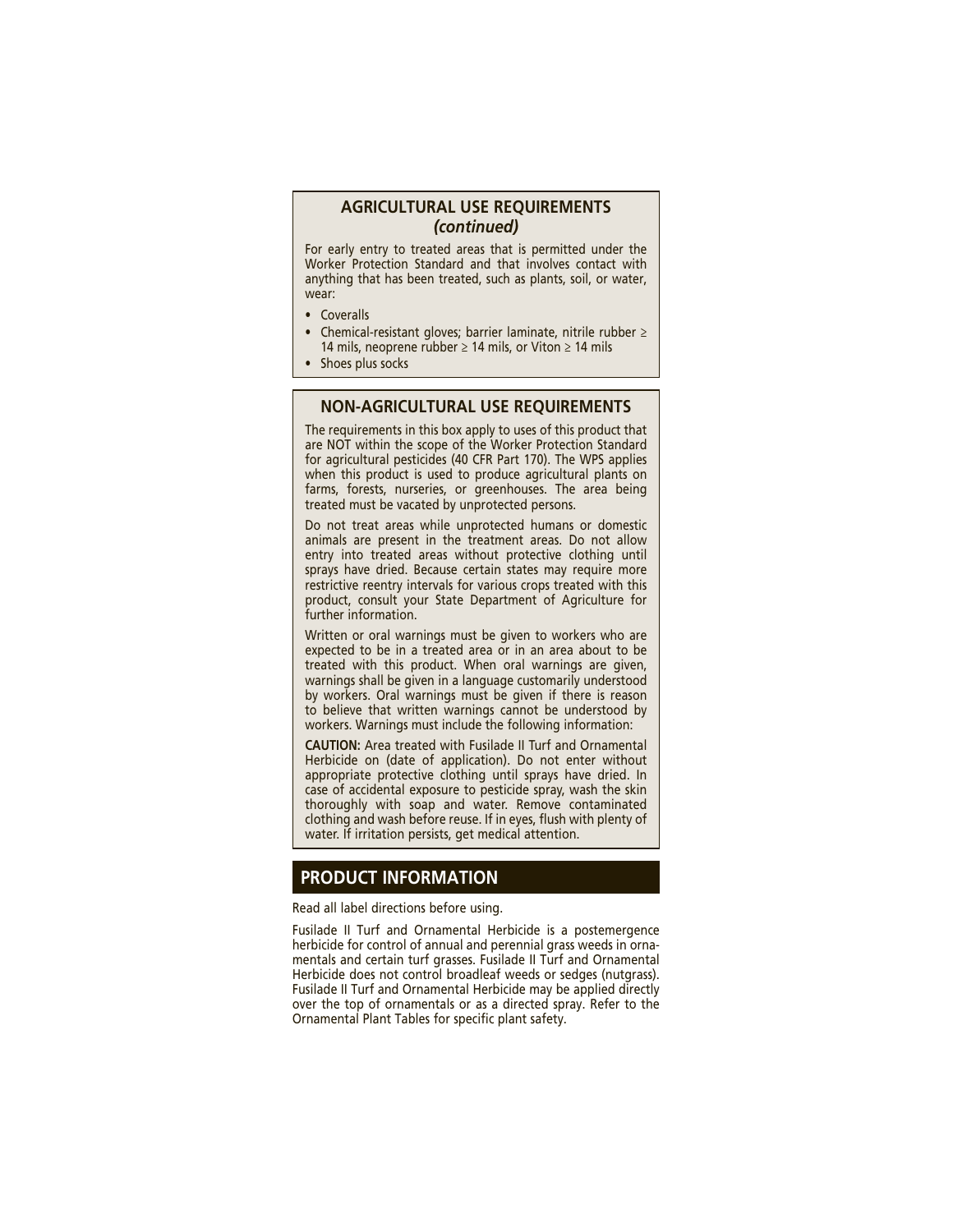Fusilade II Turf and Ornamental Herbicide is a systemic herbicide which moves from the treated foliage into the shoots, roots, rhizomes, stolons, and growing points (meristematic regions) of treated grass weeds.

Fusilade II Turf and Ornamental Herbicide is rainfast in one hour.

#### **CONTROL SYMPTOMS**

Growth of treated grass weeds stops soon after application. Symptoms include loss of vigor, yellowing and/or reddening, and eventual death to the treated grass weed plant. Symptoms are generally observed within 7-14 days after treatment, depending on grass weed species and environmental conditions. Complete control occurs from 10-21 days following application.

| <b>GROUP</b> |  | <b>HERBICIDE</b> |
|--------------|--|------------------|
|--------------|--|------------------|

#### **MANAGEMENT OF RESISTANT WEEDS**

Fusilade II Turf and Ornamental Herbicide is a Group 1 herbicide (ACCase-inhibitor mode of action). Some naturally occurring grass weed populations have been identified as resistant to herbicides with the ACCase-inhibitor mode of action. Selection of resistant biotypes, through repeated use of these herbicides in the same field, may result in control failures. A resistant biotype may be present if poor performance cannot be attributed to adverse weather conditions or improper application methods. If resistance is suspected, contact your local Syngenta representative for assistance.

#### **Principles of Herbicide Resistance Management**

- Ensure that good spray coverage is achieved with proper spray volumes and calibrated equipment.
- Use the full label rate of product.
- Apply integrated weed management practices. Use multiple herbicide mechanisms of action with overlapping weed spectrums in rotation, sequences, or mixtures.
- Use cultivation, fertilizer regimens, seeding rates and row widths that enhance crop competitiveness.
- Prevent weed escapes from producing seed.

#### **APPLICATION DIRECTIONS**

Thorough coverage of all weed plant foliage is important for good activity. Optimum weed control is achieved when young actively growing weeds are treated that are not under stress from moisture, temperature, low soil fertility, mechanical, or chemical injury.

**TIMING** – Best control of susceptible grass weeds is obtained when Fusilade II Turf and Ornamental Herbicide is applied to actively growing grass weeds before they exceed the listed growth stages shown on this label. Refer to the grass weed table for specific directions on weed growth stages.

For best control, use sufficient spray volume and pressure to ensure complete coverage of the target grass weeds. Apply in 1-2 gallons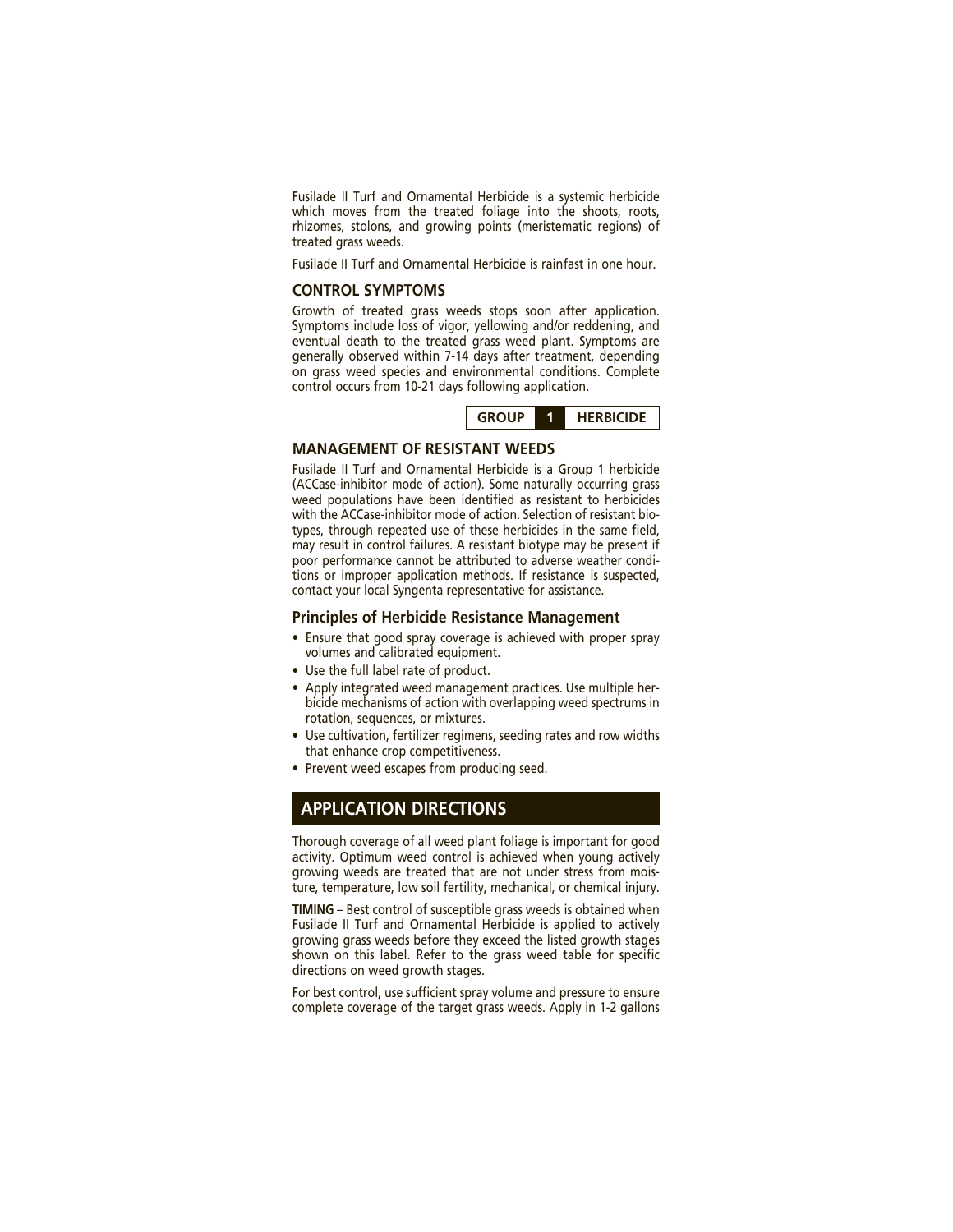final spray per 1,000 sq ft with spray pressures of 40-60 psi at the nozzle tip. When grass weed foliage is dense, use 60 psi and a minimum of 2 gallons per 1,000 sq ft to ensure coverage of grass weed foliage. Do not exceed the maximum application rates for Fusilade II Turf and Ornamental Herbicide.

**Always add a high quality nonionic surfactant** containing at least 75% surface-active agent, at 0.25-0.5% v/v  $(1/2-1)$  pint per 25 gallons) of the finished spray volume for ground sprays.

**FOR BEST RESULTS, DO NOT USE FLOOD TYPE OR OTHER SPRAY NOZZLE TIPS WHICH DELIVER COARSE, LARGE DROPLET SPRAYS.**

**FOR BEST RESULTS, DO NOT APPLY FUSILADE II TURF AND ORNAMENTAL HERBICIDE WITH CONTROLLED DROPLET APPLICATORS (CDA) OR ANY SIMILAR DEVICES.**

**CHEMIGATION: DO NOT APPLY THIS PRODUCT THROUGH ANY TYPE OF IRRIGATION SYSTEM.**

Disturbance (such as mowing, hand weeding, etc.) of treated grass weeds is not recommended within 7 days prior to or within 7 days after application of Fusilade II Turf and Ornamental Herbicide, as weeds may be put under stress, reducing weed control. Timely cultivation 2-3 weeks before or after applying Fusilade II Turf and Ornamental Herbicide may assist weed control.

- Apply to actively growing grass weeds. Application to grass weeds which are stressed due to moisture, temperature, low soil fertility, mechanical or chemical injury may result in reduced weed control.
- For best results, apply at the directed rate to grass weeds at the recommended growth stages as outlined in Table 1 – Annual and Perennial Grass Weeds Controlled by Fusilade II Turf and Ornamental Herbicide. Application to grass weeds which have tillered, formed seed heads, or exceeded listed growth stages may require additional treatment.
- Apply when the first grass weed species in a mixed grass weed population reaches the listed growth stages for treatment. Use the highest directed rate for grass weeds in that group.
- Where irrigation is used, best results may be obtained when Fusilade II Turf and Ornamental Herbicide is applied within 7 days after irrigation.
- Best perennial grass weed control can be obtained if rhizomes or stolons are cut up by hoeing, etc., to stimulate maximum emergence of grass weed shoots.
- Avoid drift to all other crops and non-target areas. Some turfgrass crops are highly susceptible to Fusilade II Turf and Ornamental Herbicide.
- For established turf, do not reseed desirable grasses to treated areas for 14 days following the application. For bare ground areas which have been treated, wait 30 days to reseed.
- Fusilade II Turf and Ornamental Herbicide may be tank mixed with other pesticides, liquid fertilizers or any other additives according to this label or if local experience indicates that each product on the tank mix are safe to the treated crop.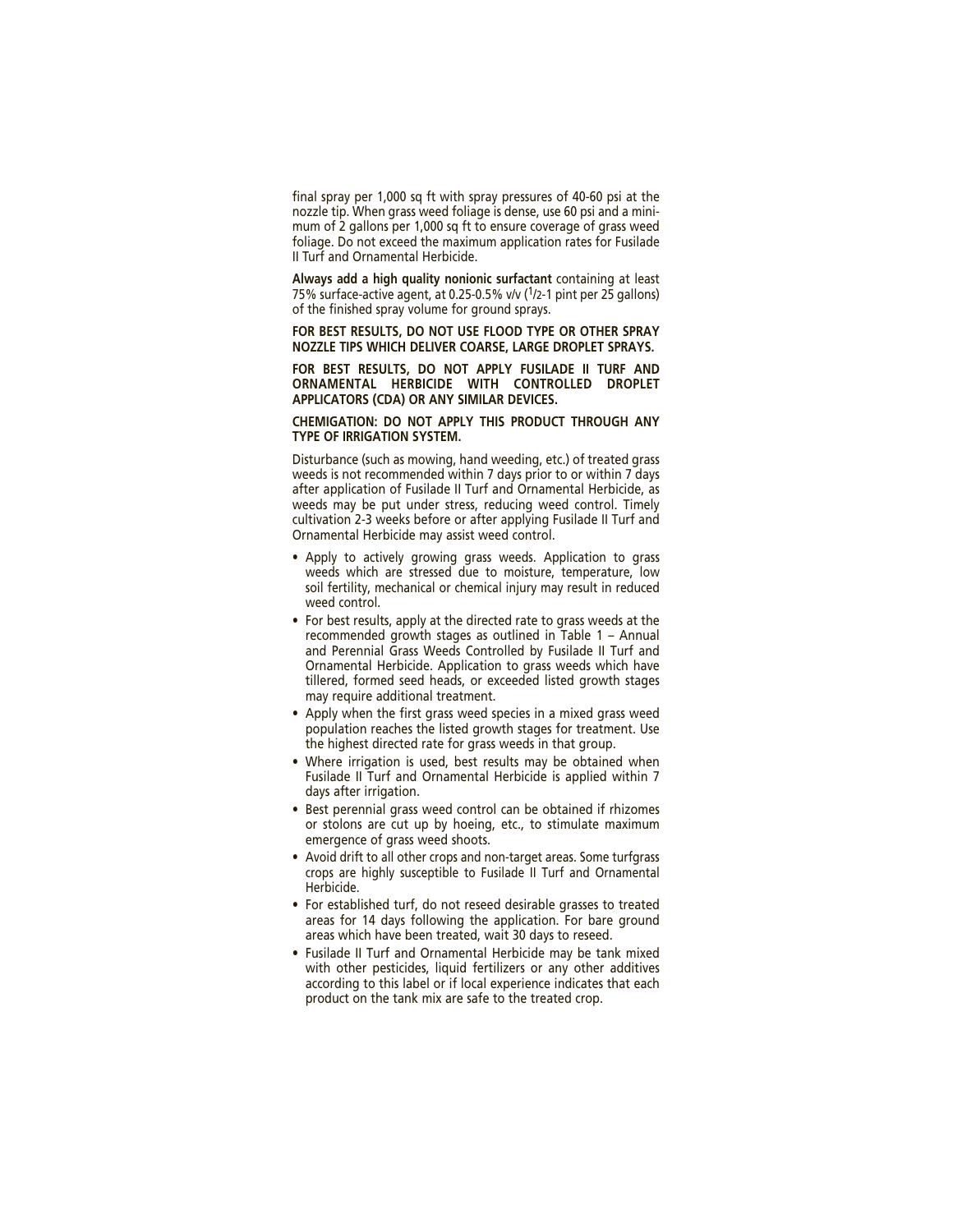- Sequential applications of other herbicides except as specified on this label or on supplemental labeling within five days before or after Fusilade II Turf and Ornamental Herbicide application may result in ornamental injury and/or reduced grass weed control.
- Thoroughly clean spray tank with water and a commercial tank cleaner before and after each use.
- Reduced grass weed control may be observed if rainfall or irrigation occurs within one hour of application.
- It is recommended not to store Fusilade II Turf and Ornamental Herbicide in or around homes.
- RESTRICTION: DO NOT GRAZE ANIMALS IN TREATED AREAS OR FEED TREATED PLANTS.
- REFER TO THE GRASS WEED TABLE FOR SPECIFIC DIRECTIONS ON WEED GROWTH STAGES.

**NOTICE TO BUYER AND USER:** It is impossible to test every species and variety or cultivar of ornamental or nursery plants under all conditions. Plant tolerance of pesticides varies as conditions vary. Plant tolerance of Fusilade II Turf and Ornamental Herbicide at label rates has been found to be acceptable within the ranges specified for the indicated genera and species. Neither the manufacturer nor the seller has determined whether or not Fusilade II Turf and Ornamental Herbicide can safely be used on plants not specified on this label. The user should determine if Fusilade II Turf and Ornamental Herbicide can be used safely prior to use.

Fusilade II Turf and Ornamental Herbicide may be applied as an over-the-top spray or a directed spray application in ornamentals.

## **APPLICATION RATES**

#### **LANDSCAPE AND ORNAMENTALS**

For landscaped areas in residential, commercial, public and industrial buildings, roadsides, tree farms, Christmas trees, field grown ornamentals, greenhouses, nurseries, flower beds, industrial weed control, roadsides, including rights of ways, utility easements, and utility structures:

Fusilade II Turf and Ornamental Herbicide can be used to control annual and perennial grass weeds in many newly transplanted and established dicot ornamentals, trees, shrubs, and ground covers. See Tables 2-5 for specific plant safety.

Apply 16-24 fl oz/A (0.4 – 0.6 fl oz/1,000 sq ft) of Fusilade II Turf and Ornamental Herbicide in sufficient water along with 0.25%  $(1/2$  pt/25 gal) of a nonionic surfactant. Use only nonionic surfactant on ornamentals. **DO NOT USE A CROP OIL CONCENTRATE WITH FUSILADE II TURF AND ORNAMENTAL HERBICIDE ON ORNAMENTALS.**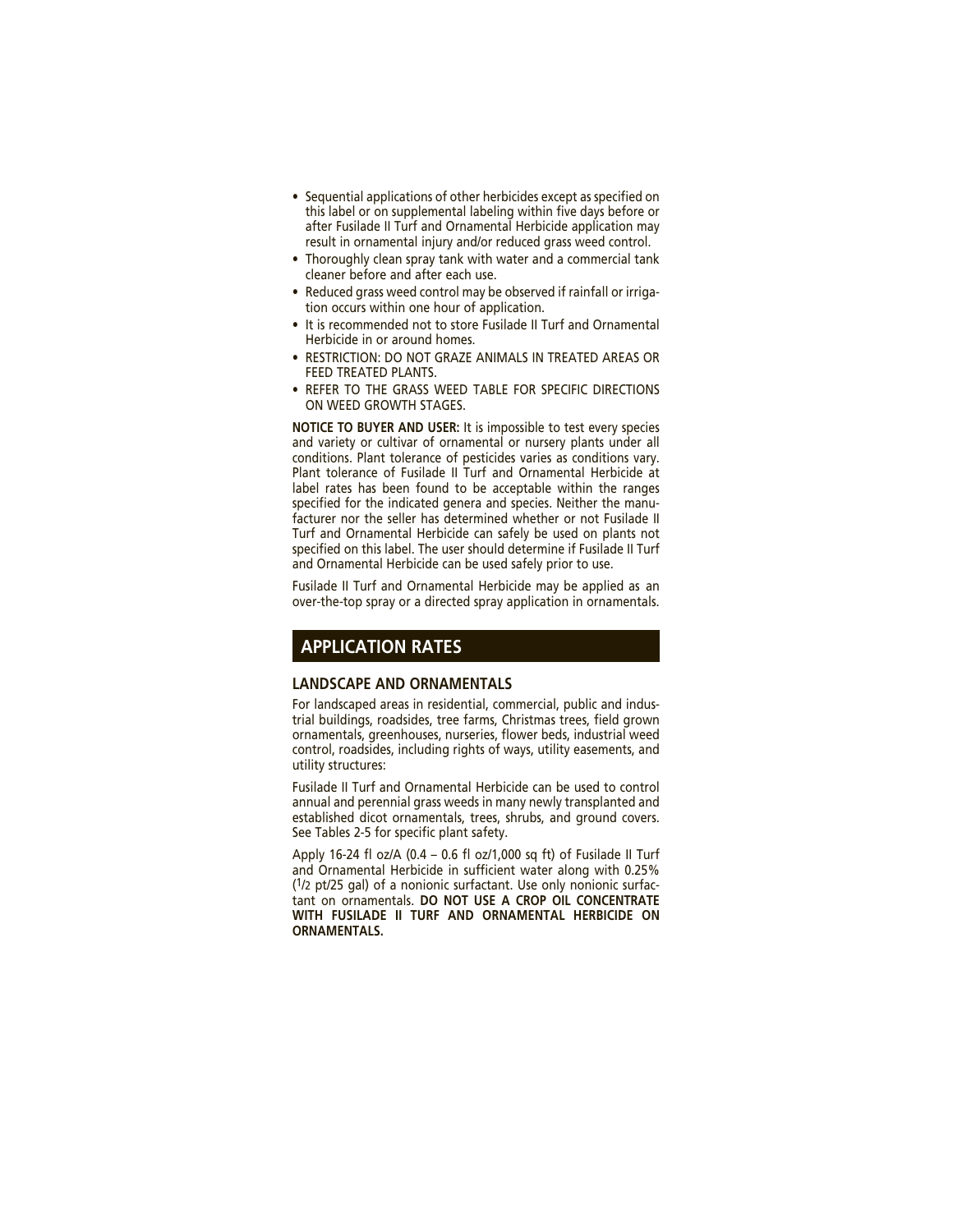For Control of wild oat (Avena fatua), barnyardgrass (Echinochloa crus-galli), Italian ryegrass (Lolium multiflorum), volunteer barley (Hordeum vulgare), volunteer rye (Secale cereale), volunteer wheat (Triticum aestivum) in Daffodils. Apply 16 fluid ounces of Fusilade II Turf and Ornamental Herbicide per acre along with 0.25-0.5% v/v (1-2 quarts/100 gallons) of a high quality non-ionic surfactant containing at least 75% surface-active agent. Apply in 40 to 80 gallons spray volume per acre. Make one application pre-bloom.

#### **NONCROP AREAS, ROADSIDE, INDUSTRIAL AND OTHER AREAS**

Fusilade II Turf and Ornamental Herbicide can be used to control annual and perennial grass weeds in noncrop areas. Noncrop areas include airports, cemeteries, electric transformer stations and sub- stations, pipeline pumping stations, around residential, commercial, public and industrial buildings, storage yards, fence lines, parkways, roadsides, rights-of-way, and similar noncropland areas.

#### **TANK MIX RECOMMENDATIONS NONCROP AREAS— WEED CONTROL**

Fusilade II Turf and Ornamental Herbicide and Reward Landscape and Aquatic Herbicide may be applied together in a tank mix program for desiccation plus systemic control of grassy weeds.

Apply 16–24 fl oz Fusilade II Turf and Ornamental Herbicide with 16–32 fl oz Reward Landscape and Aquatic Herbicide per acre. Add 8–16 fl oz of a 75% or greater nonionic surfactant per 100 gallons of water.

Tank Mix Precautions—Fusilade II Turf and Ornamental Herbicide and Reward Landscape and Aquatic Herbicide

- Use the full label rate of Fusilade II Turf and Ornamental Herbicide.
- Always add 8–16 fl oz of a 75% or greater nonionic surfactant per 100 gallons of water.
- Due to the very fast desiccation of photosynthesizing plant tissue, Reward Landscape and Aquatic Herbicide may cause some antagonism of the activity of Fusilade II Turf and Ornamental Herbicide, which must be translocated to cause its effect.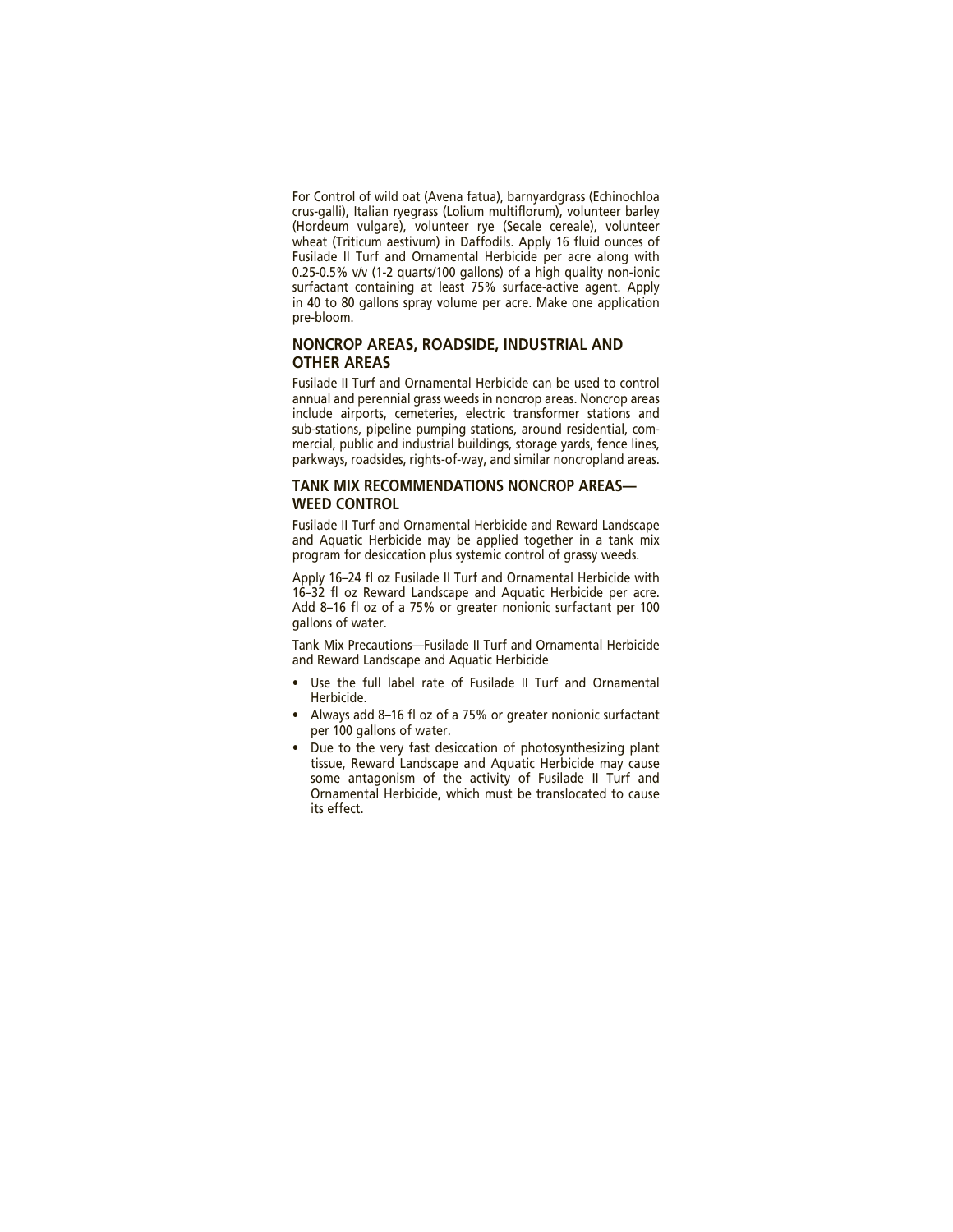#### **SPOT TREATMENTS AND DIRECTED SPRAYS (NOT FOR USE ON TURFGRASS)**

Mix Fusilade II Turf and Ornamental Herbicide and a nonionic surfactant with water according to the amounts shown below. Spray to obtain thorough coverage, but do not spray to runoff. Retreat if necessary.

#### **Spot Spray Mixing Directions**

|                                            | <b>Add These Amounts</b>                                   |                                      |
|--------------------------------------------|------------------------------------------------------------|--------------------------------------|
| <b>To Make This</b><br><b>Spray Volume</b> | <b>Fusilade II Turf and</b><br><b>Ornamental Herbicide</b> | <b>Nonionic</b><br><b>Surfactant</b> |
| 1 gal                                      | $0.75$ fl oz                                               | $1/2$ fl oz                          |
| $10$ gal                                   | $6.5f$ loz                                                 | 3 fl oz                              |
| 25 gal                                     | 1 pt                                                       | $1/2$ pt                             |
| 50 gal                                     | 1 at                                                       | 1 pt                                 |

#### **GRASS WEED CONTROL IN DESIRABLE TURFGRASS**

For the suppression and/or control of Common Bermudagrass, Hybrid Bermudagrass and other grass weeds in Zoysia, Fine Fescue and Tall Fescue turfgrass in golf courses, residential, commercial, public and industrial buildings turfgrass areas.

Do not apply to Tall Fescue turfgrass during the summer.

Apply 3-6 fl oz/A along with 0.25% v/v (1/2 pt/25 gal) of a nonionic surfactant. Application should be made every 28 days when the grass weeds are actively growing. The higher rates may result in temporary discoloration of the desirable turf with recovery in 10-14 days. **Do not apply to Zoysia, Fine Fescue and Tall Fescue turfgrasses which are under stress.** For best results, make applications in spring and fall and avoid treatments during July and August.

Complete control of undesirable grass weeds may take multiple sequential applications over 1–2 growing seasons.

**Over-spray Zoysiagrass:** Application should be made at a rate of 3-4 fl oz/A with Fusilade II Turf and Ornamental Herbicide, and a nonionic surfactant. Applications should be made in late spring (around June 1) and repeated about every 28-30 days. Latesummer application can be reduced to 2-3 fl oz/A as bermudagrass is preparing for dormancy. During hot summer weather the rates could be increased to 4-5 fl oz/A. **Note:** The 5 fl oz/A rate could cause temporary turf discoloration.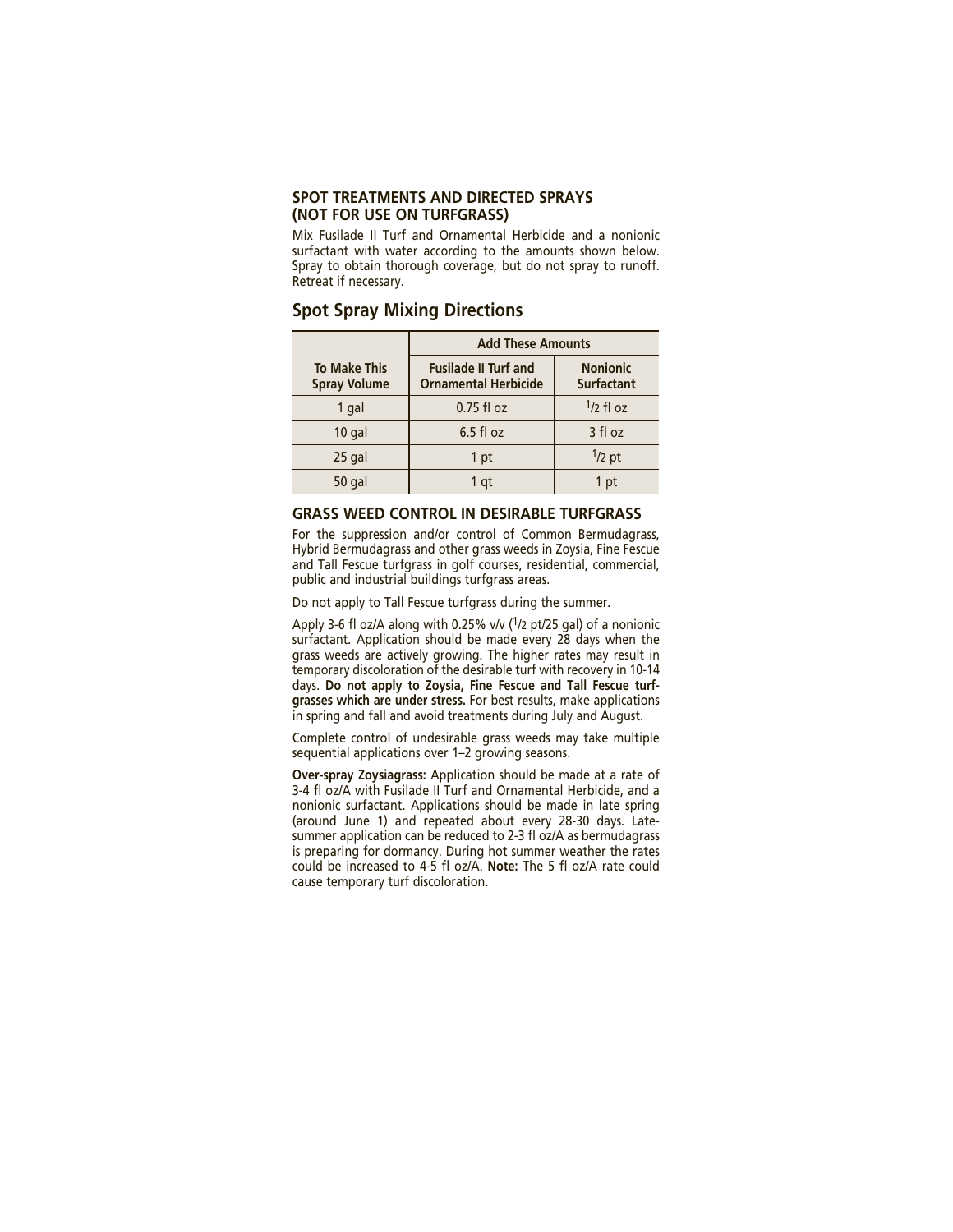**Over-spray Tall Fescue turfgrass:** Application rate should be 5-6 fl oz/A. Application should be made during warm weather in early spring (April, May) when bermudagrass is breaking dormancy. This should be repeated in fall (September, October) when bermudagrass is preparing for dormancy. Applications during the hot months of summer should be avoided. **Note:** This application will show slight discoloration to desirable turfgrass. Tall Fescue turfgrass should recover within 10–14 days. Weather and cultural treatments can also affect applications. Use a minimum of 30 gallons of water per acre.

**Grass Weed Control in Fine Fescue turfgrass (Chewings, hard and creeping red fescue):** Apply at 8-16 fl oz/A with a nonionic surfactant to actively growing grass (monocot) weeds. Application can be repeated after 28 days. Applications at the boot stage may reduce Fine Fescue seedheads. Use a minimum of 30 gallons water per acre. Only Fine Fescues are tolerant to these rates of Fusilade II Turf and Ornamental Herbicide.

**Turf renovation for control of bermudagrass:** Apply at 24 fl oz/A of Fusilade II Turf and Ornamental Herbicide with 2-3 lb ai/A of glyphosate for control of existing vegetation. A second application should be made after 3-4 weeks for optimum control of bermudagrass. Do not seed into treated area for 30 days after last application of Fusilade II Turf and Ornamental Herbicide. Treated area can be sprigged 7 days after last application.

| <b>COMMON NAME</b>           | <b>SCIENTIFIC NAME</b>     | <b>GROWTH</b><br><b>STAGE</b><br>(INCHES) |
|------------------------------|----------------------------|-------------------------------------------|
| <b>Barnyardgrass</b>         | Echinochloa crus-galli     | $2 - 8$                                   |
| <b>Bermudagrass</b>          | Cynodon dactylon           | 4-8                                       |
| <b>Broadleaf signalgrass</b> | Brachiaria platyphylla     | $2 - 8$                                   |
| Crabgrass, Large             | Digitaria sanguinalis      | $2 - 8$                                   |
| Crabgrass, Smooth            | Digitaria ischaemum        | $2 - 8$                                   |
| Crabgrass, Southern          | Digitaria ciliaris         | $2 - 8$                                   |
| Crabgrass, Tropical          | Digitaria bicornis         | $2 - 8$                                   |
| Downy brome                  | Bromus tectorum            | $2 - 8$                                   |
| <b>Fall Panicum</b>          | Panicum<br>dichotomiflorum | $2 - 8$                                   |
| <b>Field Sandbur</b>         | Cenchrus incertus          | $2 - 8$                                   |
| Foxtail, Giant               | Setaria faberi             | $2 - 8$                                   |
| Foxtail, Green               | Setaria viridis            | $2 - 8$                                   |

#### **Table 1. Annual and Perennial Grass Weeds Controlled by Fusilade II Turf and Ornamental Herbicide**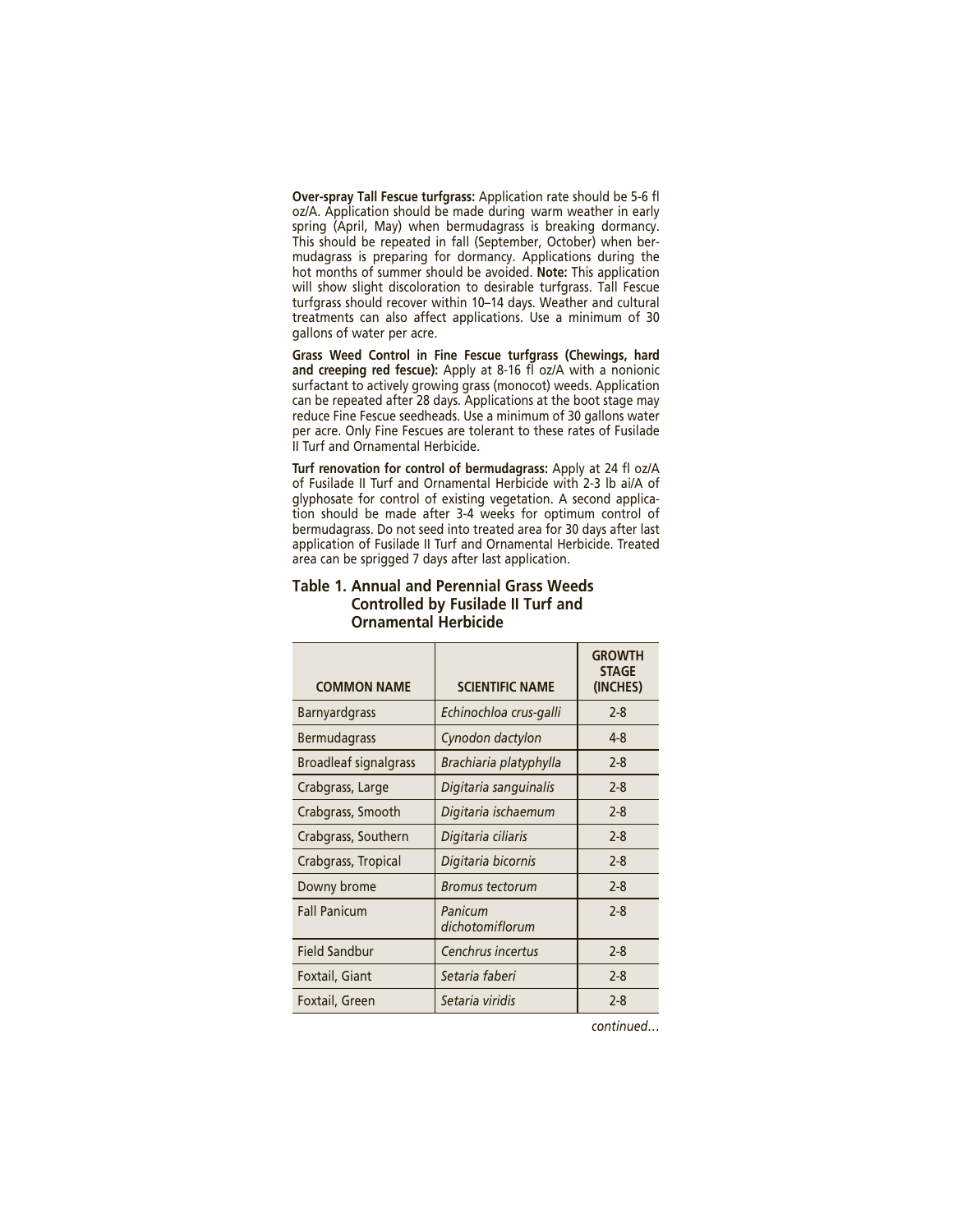| <b>COMMON NAME</b>      | <b>SCIENTIFIC NAME</b>     | <b>GROWTH</b><br><b>STAGE</b><br>(INCHES) |
|-------------------------|----------------------------|-------------------------------------------|
| Foxtail, Yellow         | Setaria lutescens          | $2 - 8$                                   |
| Goosegrass              | Eleusine indica            | $2 - 8$                                   |
| Guineagrass, seedling   | Panicum maximum            | $6 - 12$                                  |
| <b>Italian Ryegrass</b> | Lolium multiflorum         | $2 - 8$                                   |
| <b>Itchgrass</b>        | Rottboellia exaltata       | $2 - 8$                                   |
| Johnsongrass, Rhizome   | Sorghum halepense          | $8 - 18$                                  |
| Johnsongrass, Seedling  | Sorghum halepense          | $8 - 18$                                  |
| Junglerice              | Echinochloa colonum        | $2 - 8$                                   |
| Kikuyugrass*            | Pennisetum<br>clandestinum | $4 - 8$                                   |
| Prairie cupgrass        | Eriochloa contracta        | $2 - 8$                                   |
| Quackgrass              | Agropyron repens           | $6 - 10$                                  |
| Rabbitfootgrass         | Polypogon<br>monspeliersis | $2 - 8$                                   |
| <b>Red Rice</b>         | Oryza sativa               | $2 - 8$                                   |
| Shattercane             | Sorghum bicolor            | $2 - 8$                                   |
| Sorghum almum           | Sorghum almum              | $2 - 8$                                   |
| Southern Sandbur        | Cenchrus echinatus         | $2 - 8$                                   |
| Southwestern cupgrass   | Eriochloa gracilis         | $2 - 8$                                   |
| <b>Texas Panicum</b>    | Panicum texanum            | $2 - 8$                                   |
| Torpedograss**          | Panicum repens             | $3 - 10$                                  |

#### **Table 1. Annual and Perennial Grass Weeds Controlled by Fusilade II Turf and Ornamental Herbicide** *(continued)*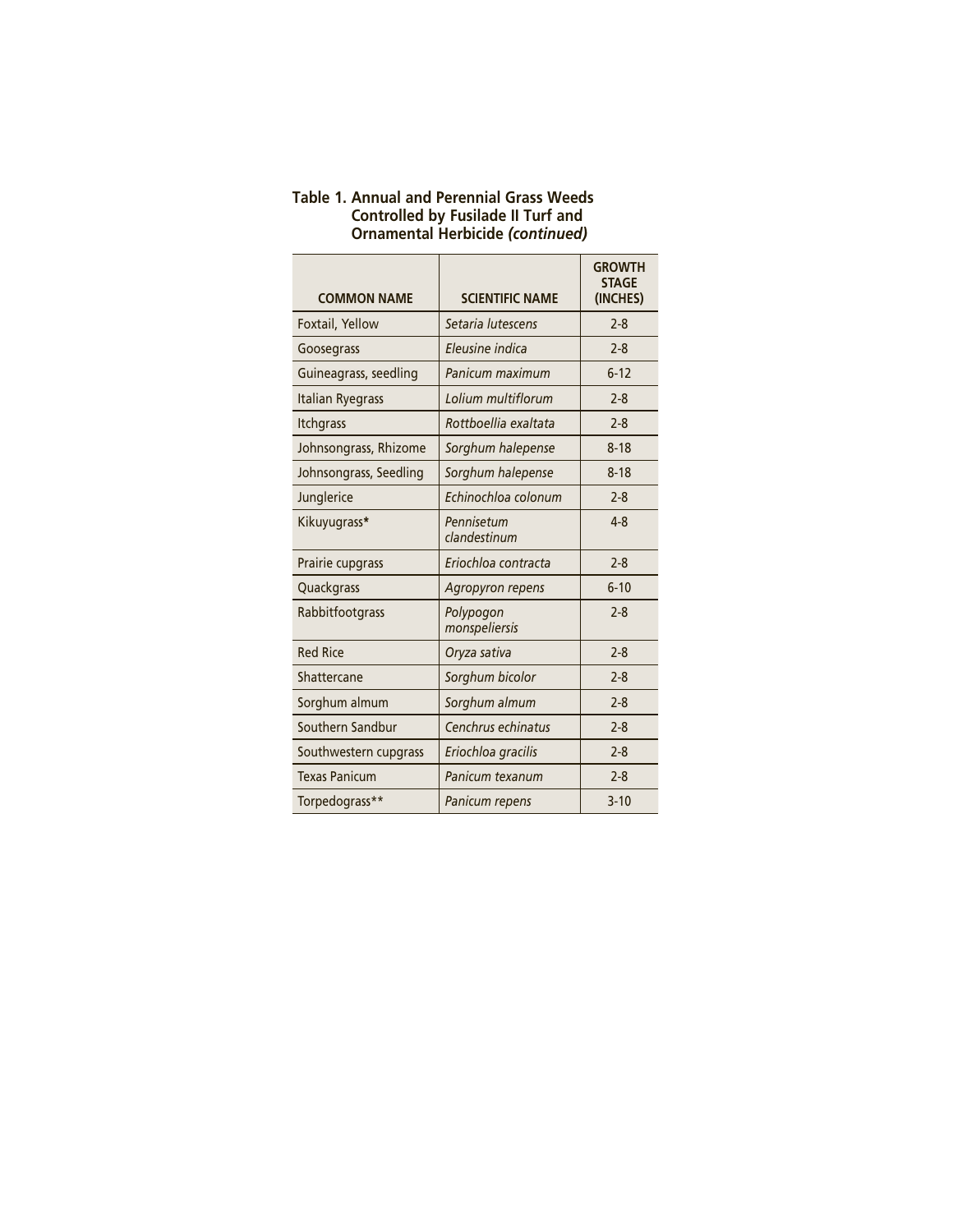| <b>COMMON NAME</b>       | <b>SCIENTIFIC NAME</b> | <b>GROWTH</b><br><b>STAGE</b><br>(INCHES) |
|--------------------------|------------------------|-------------------------------------------|
| <b>Volunteer Cereals</b> |                        |                                           |
| V. Barley                | Hordeum vulgare        | $2 - 8$                                   |
| V. Corn                  | Zea mays               | $2 - 8$                                   |
| V. Milo                  | Sorghum bicolor        | $2 - 8$                                   |
| V. Oats                  | Avena sativa           | $2 - 8$                                   |
| V. Rye                   | Secale cereals         | $2 - 8$                                   |
| V. Wheat                 | Triticum aestivum      | $2 - 8$                                   |
| <b>Wild Proso Millet</b> | Panicum miliaceum      | $2 - 8$                                   |
| Witchgrass               | Panicum capillare      | $2 - 8$                                   |
| Wild oats                | Avena fatua            | $2 - 8$                                   |
| Wirestem muhly           | Muhlenbergia frondosa  | $4 - 12$                                  |
| Witchgrass               | Panicum capillare      | $2 - 8$                                   |
| <b>Woolly cupgrass</b>   | Eriochloa villosa      | $2 - 8$                                   |

**Note:** For best results, apply before tillering and/or herding.

**\***Not for use in California

**\*\***Use 24 fl oz/A per application. Up to three applications may be needed for complete control.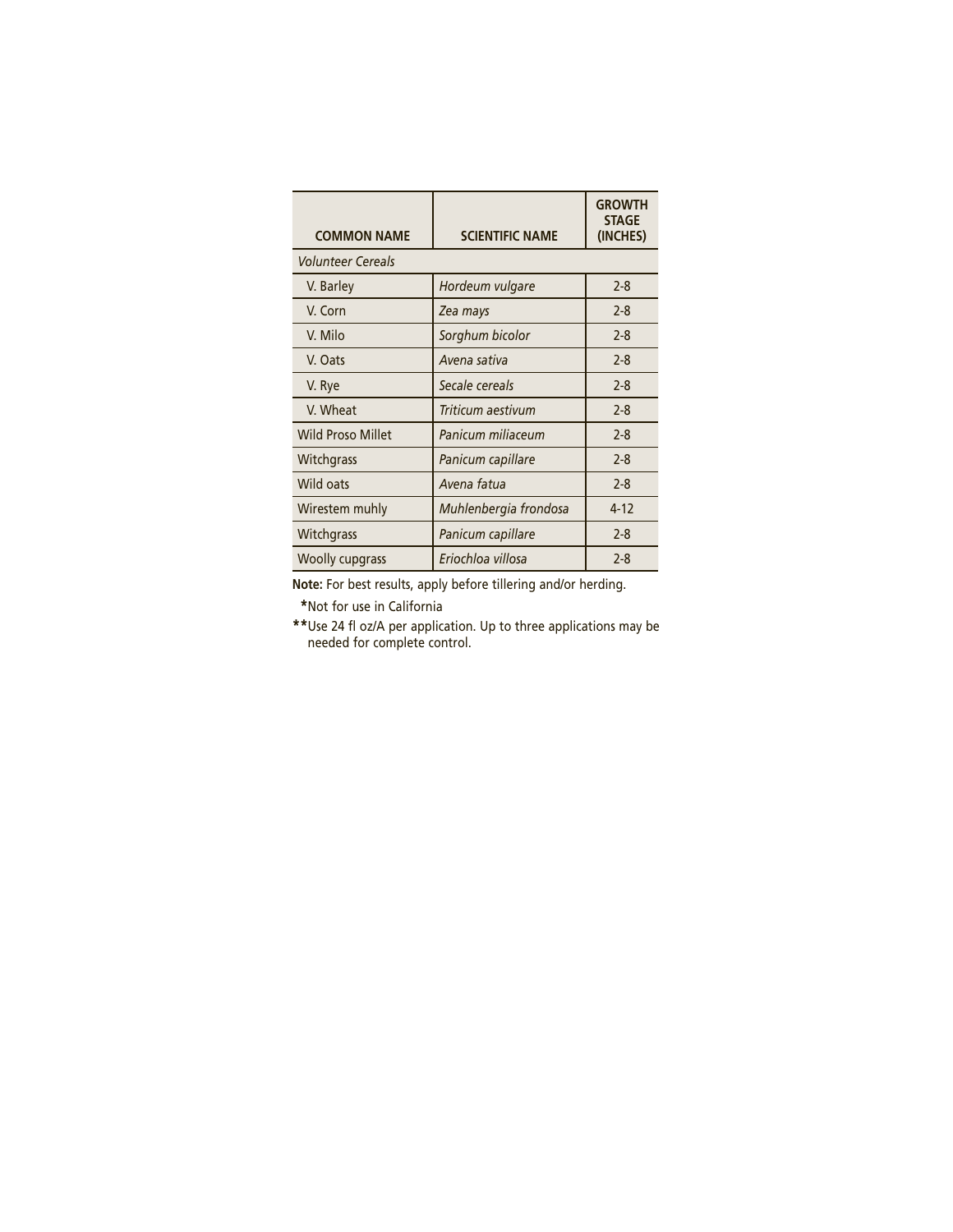| <b>COMMON NAME/VARIETY</b>        | <b>SCIENTIFIC NAME</b>                     |
|-----------------------------------|--------------------------------------------|
| Abelia, Glossy                    | Abelia grandiflora                         |
| Acacia, Jim wheat                 | Acacia schafnerii                          |
| Acacia, Shoe-string               | Acacia stenophylla                         |
| Acacia, Willow                    | Acacia saligna                             |
| Acacia, Willow-leafed             | Acacia salacina                            |
| Ageratum sp.                      | Ageratum sp.                               |
| Almond, Flowering                 | Prumus trialoba                            |
| Aloe, Barbados                    | Aloe barbadensis                           |
| Aloe vera                         | Aloe vera                                  |
| Aloe zanzibarica                  | Aloe zanzibarica                           |
| Alyssum sp.                       | Alyssum sp.                                |
| Ash, American Mountain            | Sorbus americana*                          |
| Ash, Arizona                      | Fraxinus velutina                          |
| Ash, Green                        | Fraxinus pennsylvanica*                    |
| Ash, White                        | Fraxinus americana*                        |
| Asparagus, Myres                  | Asparagus densiflorus                      |
| Asparagus, Sprenger               | Asparagus densiflorus                      |
| Aucuba                            | Aucuba japonica                            |
| Aucuba japonica variegata         | Aucuba japonica variegata                  |
| Aurea                             | Philadelphius coronarius                   |
| Banana, Ethiopia                  | Musa maurelli                              |
| <b>Banksia</b>                    | Rosa Banksiae                              |
| Barberry, Mentor                  | <b>Berberis mentorensis</b>                |
| <b>Barberry, Redleaf Japanese</b> | Berberis thunbergii*                       |
| Bearberry, Red                    | Arctostaphylos uva-ursi                    |
| Begonia, Scarletta                | <b>Begonia Semperflorens</b><br>cultoreum* |
| <b>Bellflower</b>                 | Campanula carpatica                        |
| Birch, Eastern white              | Betula pendula*                            |
| Bird, Giant of paradise           | Strelitzia nicolai                         |

#### **Table 2. Over-the-Top Applications May be Applied to the Following Ornamentals. Use only nonionic surfactants on ornamentals.**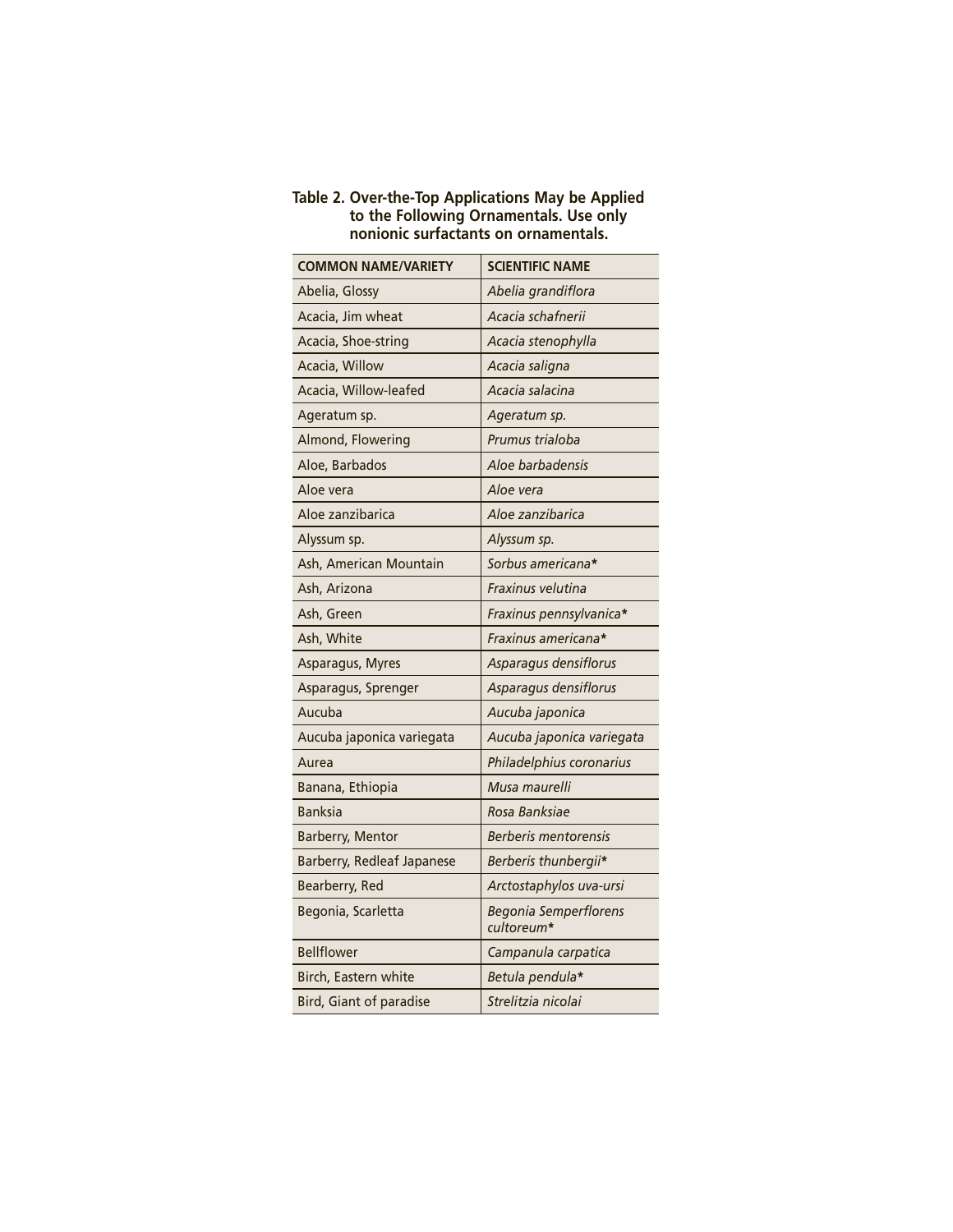| <b>COMMON NAME/VARIETY</b> | <b>SCIENTIFIC NAME</b>             |
|----------------------------|------------------------------------|
| <b>Bird of paradise</b>    | Caesalpinia gilliesii              |
| <b>Bird of Paradise</b>    | Strelitzia reginae                 |
| <b>Bittle bush</b>         | Encelia farinosa                   |
| Bottle-brush               | Callistemon lanceolatus            |
| Bougainvilea sp.           | Bougainvilea spp.                  |
| Boxwood, Common            | <b>Buxus sempervirens</b>          |
| Boxwood, Japanese          | Buxus microphylia var.<br>japonica |
| Boxwood, Korean            | Buxus microphylia koreana          |
| Buckthorn, Tallhedge       | Rhamnus frangula                   |
| Burningbush, Compact       | Kochia scoparia f.<br>trychophylla |
| Bush, Lily-of-the-Valley   | Pieris japonica                    |
| Bush, Purple hopseed       | Dodonea viscosa<br>purplurea       |
| Cactus, Barrel             | Ferocactus sp.                     |
| Cactus, Cholla             | Opuntia Cholla                     |
| Cactus, Hedgehog           | Echinocatus sp.                    |
| Cactus, Saguaro            | Carnegiea gijantea                 |
| Caesalpinia cacalaco       | Caesalpinia cacalaco               |
| Camelia                    | Camelia japonica                   |
| Camelia, Sasanqua          | Camelia sasanqua                   |
| Cape weed                  | Arctotheca calendula               |
| Carissa tuttlei            | Carissa tuttlei                    |
| Cassia, African            | Cassia didymobrotrya               |
| Cassia, Feathery           | Cassia artemisioides               |
| Cassia sturdii             | Cassia sturdii                     |
| Centaurea, Dusty miller    | Centaurea cineraria                |
| Century plant              | Agave americana                    |
| Cerastium, Snow in summer  | Cerastium tomentosum               |
| Ceratoria, Carob tree      | Ceratoria siliqua                  |
| Cercis, Red bud            | Cercis canadiensis                 |
| Cherry, Australian bush    | Syzgium paniculatum                |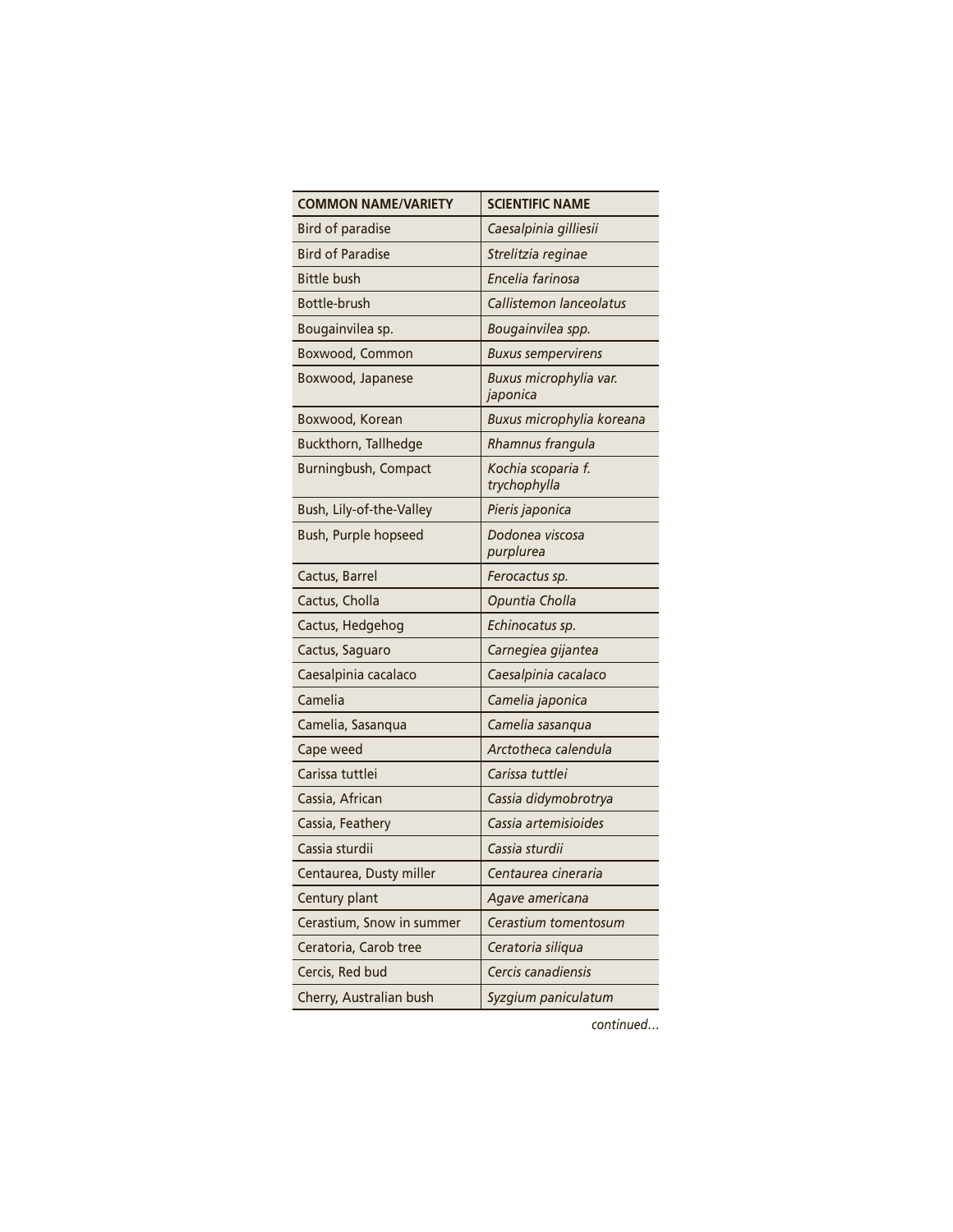#### **Table 2. Over-the-Top Applications May be Applied to the Following Ornamentals. Use only nonionic surfactants on ornamentals.** *(continued)*

| <b>COMMON NAME/VARIETY</b>   | <b>SCIENTIFIC NAME</b>             |
|------------------------------|------------------------------------|
| Cherry, Brush                | Eugenia myrtifolia                 |
| Cherry, Carolina             | Prunus caroliniana ompacta         |
| Chives                       | Allium schoenoprasum               |
| Cleyera                      | Cleyera spp.                       |
| Cleyera                      | Ternstroemia gymnanthera           |
| Clover, Pink                 | Polygonum capitatum                |
| Coffee                       | Coffea arabica                     |
| Coleus                       | Coleus x hybridus*                 |
| Coleus, Jade wizard          | Coleus x hybridus                  |
| Coolibah, Gum-barked         | Eucalyptus microtheca              |
| Coreopsis, Threadleaf        | Coreopsis verticillata             |
| Coronet, Orange              | Calendula officinalis*             |
| Cotoneaster                  | Cotoneaster microphyllus           |
| Cotoneaster                  | Cotoneaster repens                 |
| Cotoneaster apiculata        | Cotoneaster apiculata              |
| Cotoneaster, Coral beauty    | Cotoneaster dammeri                |
| Cotoneaster, Royal beauty    | Cotoneaster dammeri                |
| Cotoneaster, Spreading       | Cotoneaster divaricatus            |
| Cotoneaster, Willowleaf      | Cotoneaster salicifolius<br>franch |
| Crabapple, Showy             | Malus floribunda                   |
| Cranesbill                   | Geranium pratense                  |
| Creeper, Blue star           | Isotoma spp.                       |
| Crossandra                   | Crossandra nilotica                |
| Croton                       | Codiaeum variegatum                |
| <b>Crown Vetch</b>           | Vicia sp.                          |
| Cypress, Allum lawson        | Chamaecyparis lawsoniana           |
| Cypress, Cripps hinoki false | Chamaecyparis obtusa               |
| Cypress, Italian             | <b>Cupressus sempervirens</b>      |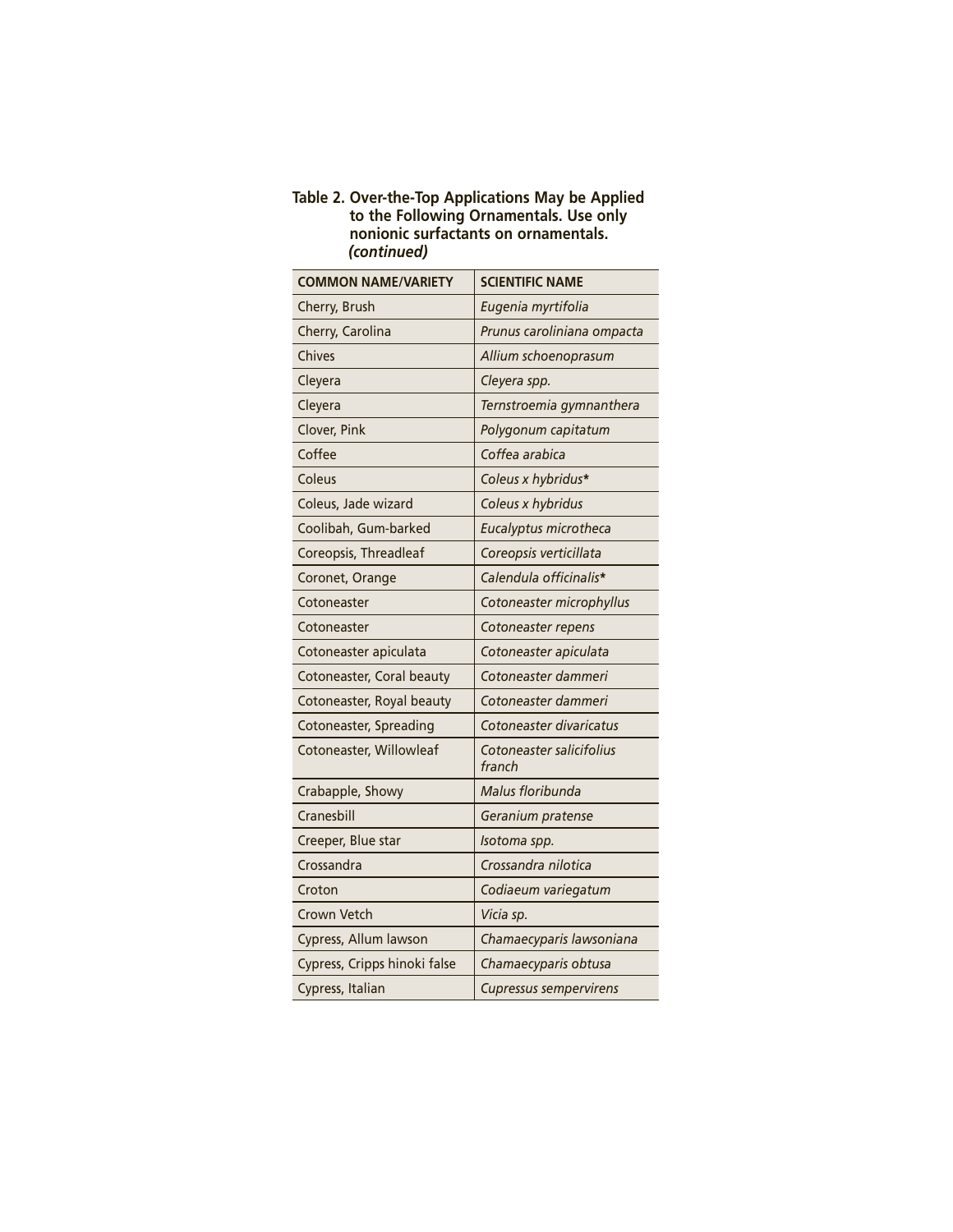| <b>COMMON NAME/VARIETY</b>  | <b>SCIENTIFIC NAME</b>           |
|-----------------------------|----------------------------------|
| Daisy, Shasta               | Chrysanthemum x<br>superbum      |
| Daisy, White africans       | Osteospermum fruticosum<br>alba  |
| <b>Daylily</b>              | Hemerocallis hybrids             |
| Deutzia, Slender            | Deutzia gracilis                 |
| Dianthus, Sweet William     | Dianthus barbatus                |
| Dogwood, Cornelia cherry    | Cornus mas                       |
| Dogwood, Flaviramea         | Cornus sericea                   |
| Dogwood, Flowering          | Cornus florida                   |
| Dogwood, Red twig           | Cornus sericea                   |
| Dumbcane, Giant             | Dieffenbachia amoena             |
| <b>Emerald mound</b>        | Lonicera xylosteum               |
| Eranthemum, Purple false    | Pseuderanthemum<br>atropurpureum |
| Erythrina, Fastadiata       | Erythrina fusca                  |
| Erythrina, Swamp immortella | Erythrina fusca                  |
| Escallonia fradessii        | Escallonia fradessii             |
| Escallonia rubra            | Escallonia rubra                 |
| Euonymus fortunei           | Euonymus fortunei                |
| Euonymus, Siebold           | Euonymus alata                   |
| Euonymus, Silver king       | Euonymus japonica                |
| Euonymus, Spreading         | Euonymus kiautschovicus          |
| <b>Euryops</b>              | Euryops pectinatus               |
| Evergreen, Fransher         | Aglanoema commutatum             |
| Evergreen, Painted          | Aglanoema crispum                |
| Evergreen, Silver queen     | Aglanoema commutatum             |
| Evergreen, Treubii ribbon   | Aglanoema commutatum             |
| Fatshedera                  | Fatshedera lizei                 |
| Fern, Desert tree           | Lysiloma thornberii              |
| Fern, Leatherleaf           | Rumohra adiantiformis            |
| Fern, Sword                 | Nephrolepsis exaltata            |
| Fig, Creeping               | Ficus repens                     |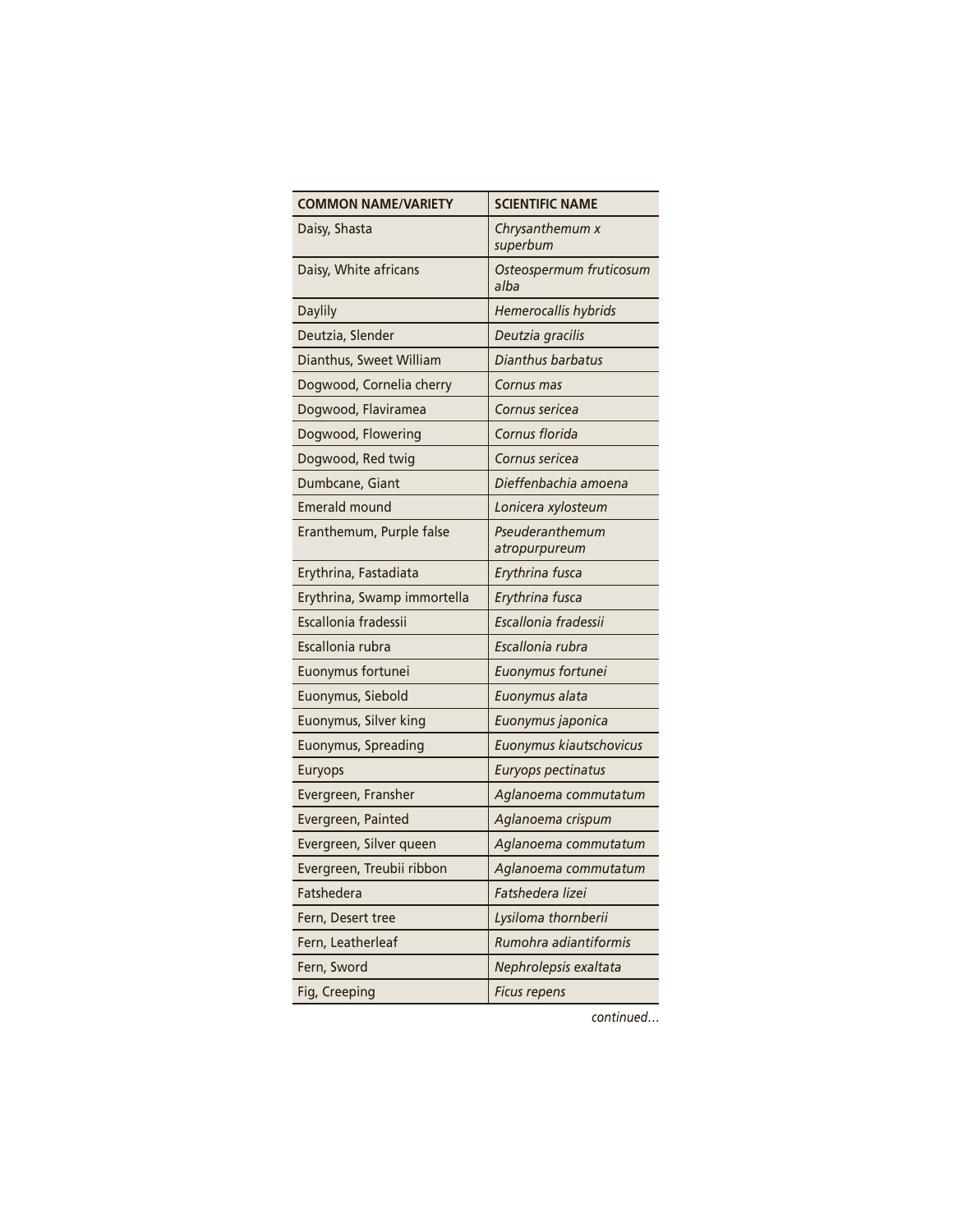#### **Table 2. Over-the-Top Applications May be Applied to the Following Ornamentals. Use only nonionic surfactants on ornamentals.** *(continued)*

| <b>COMMON NAME/VARIETY</b>                         | <b>SCIENTIFIC NAME</b>             |
|----------------------------------------------------|------------------------------------|
| Fig, Exotica weeping                               | Ficus benjamina                    |
| Fig, Trailing hottentot                            | Carpobrotus chilensis*             |
| Fir, Balsam                                        | Abies balsamea*                    |
| Fir, Concolor                                      | Abies concolor                     |
| Fir, Douglas                                       | Pseudotsuga mensiessi              |
| Fir, Noble                                         | Abies procera                      |
| Firethorn                                          | Pyracanths graberi                 |
| Firethorn, Mojave                                  | Pyracanths koidzumii x<br>coccinea |
| Firethorn, Scarlet, Lalandei                       | Pyracanths coccinea                |
| Firethorn, Variegated                              | Pyracanths angustifolia            |
| Flower, Spider                                     | Grevillea rosmarinifolia           |
| Forsythia intermedia                               | Forsythia intermedia               |
| Forsythia spp.                                     | Forsythia spp.                     |
| Forsythia, weeping                                 | Forsythia suspensa                 |
| Forsythia x intermedia                             | Forsythia x intermedia             |
| Gardenia, dwarf                                    | Gardenia jasminoides               |
| Gardenia, Tahitian                                 | Gardinia taitensis                 |
| Gay feather                                        | Liatris spicata                    |
| Gazania gold rush                                  | Gazania splendens                  |
| Gazania uniflora leucoleana                        | Gazania uniflora leucoleana        |
| Geranium                                           | Pelargonium domesticum             |
| Geranium, Ivy                                      | Pelargonium peltatum               |
| Geranium, Smash Hit Red                            | Pelargonium x hortorum*            |
| Gimlet, Narrow-leaf                                | Eucalyptus spathulata              |
| Gladiolus, Debbie, Jennie,<br>Mahoganny, stargazer | Gladiolus x hortulanus             |
| Grapefruit                                         | Citrus paradist                    |
| Grapholly, Oregon                                  | Magnolia sp.                       |
| Grass, Red fountain                                | Pennisetum setaceum                |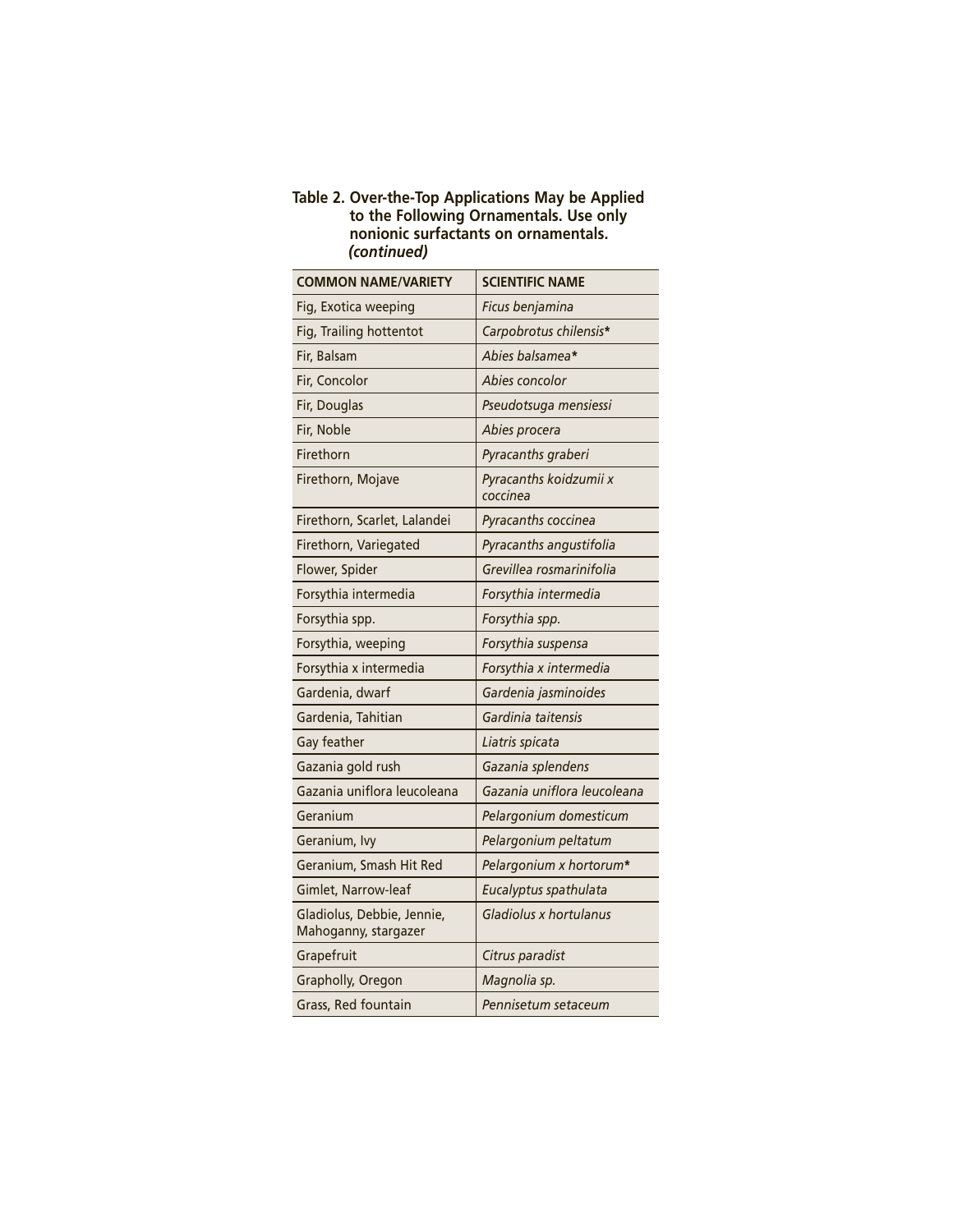| <b>COMMON NAME/VARIETY</b>   | <b>SCIENTIFIC NAME</b>                      |
|------------------------------|---------------------------------------------|
| Gum, Desert                  | Eucalyptus rudis                            |
| Gum, Red                     | Eucalyptus rostrata                         |
| Gum, Red box                 | Eucalyptus polyanthemus                     |
| Hackberry                    | Celtis occidentalis*                        |
| Hawthorn, Yedda / Indian     | Raphiolepsis unbellata                      |
| Heather, Scotch              | Calluna vulgaris                            |
| Hemlock, Eastern             | Tsuga canadensis                            |
| Hen and chickens             | Sempervivum tectorum                        |
| Hesperaloe parviflora        | Hesperaloe parviflora                       |
| Hibiscus, Althea             | Hibiscus syriacus                           |
| Hibiscus, Chinese            | Hibiscus rosa-sinensis                      |
| Holly, American              | <i>llex opaca</i>                           |
| Holly, Dwarf buford          | llex cornuta                                |
| Holly, Fosteri               | Ilex x attenuata                            |
| Holly, Japanese              | llex crenata                                |
| Holly, Meserve               | <b>Ilex x Meserveae</b>                     |
| Hollyhock                    | Alcea rosa                                  |
| Honey locust / shade master  | Gleditsia triancanthos var.<br>inermis      |
| Honeysuckle, Bush            | Diervila Ionicera                           |
| Honeysuckle, Cape            | Tecomaria capensis                          |
| Honeysuckle, Marrow          | Lonicera x marrowii                         |
| Hosta, Variegated            | Hosta lanciflora                            |
| Hydrangea, Oakleaf           | Hydrangea querciflora                       |
| Hydrangea, Panicle           | Hydrangea paniculata                        |
| Iberis, Candytuff            | Iberis sempervirens                         |
| Ice plant, Purple trailing   | Mesembryanthemum<br>drosanhemum productus   |
| Ice plant, Red spike         | Mesembryanthemum<br>lampranthus spectabilis |
| Ice plant, Rose              | Mesembryanthemum<br>drosanhemum hispidum    |
| Indigo, Firecracker, Mexican | Justicia spicigera                          |
| Inkberry, Compact            | Ilex glabra                                 |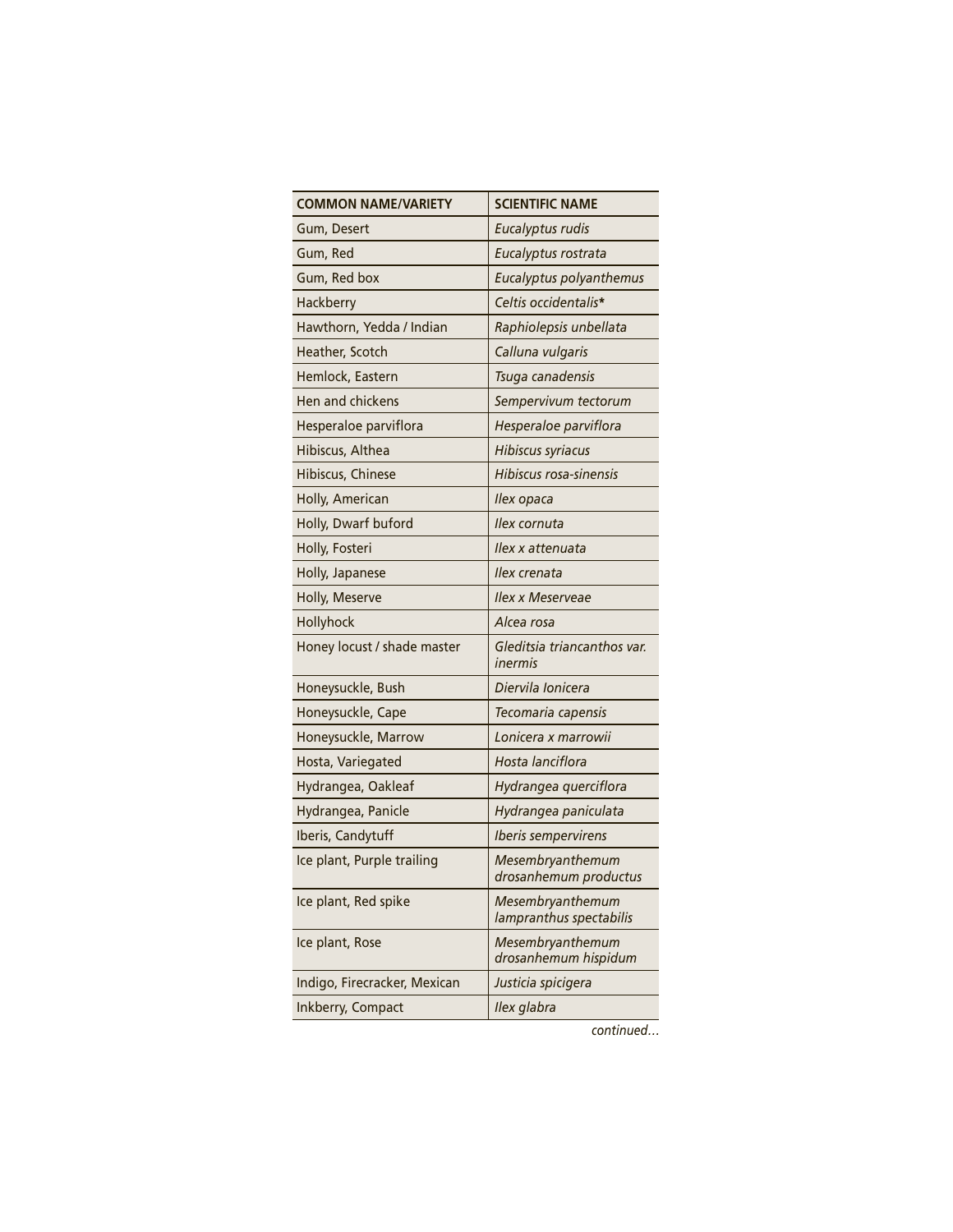#### **Table 2. Over-the-Top Applications May be Applied to the Following Ornamentals. Use only nonionic surfactants on ornamentals.** *(continued)*

| <b>COMMON NAME/VARIETY</b>     | <b>SCIENTIFIC NAME</b>      |
|--------------------------------|-----------------------------|
| <b>Iris</b>                    | Iris spp.                   |
| Ironwood                       | Olneya tesota               |
| lvy, Algerian                  | Hedera canariensis          |
| Ivy, Ellen Danica, grape       | Cissus rhombifloja          |
| Ivy, English                   | Hedera helix                |
| Ivy, Hahn's                    | Hedera helix hahnii         |
| Ixora                          | Ixora coccinea              |
| Jacaranda                      | Jacaranda acutifolia        |
| Jacobina ghiesbreghtiana       | Jacobina ghiesbreghtiana    |
| Jasmine, Star                  | Trachelospermum jasminoides |
| Jasmine, Asiatic               | Trachelospermum asiaticum   |
| Jessamine, Carolina            | Gelsemium sempervirens      |
| Jojoba                         | Simmiondsia chinensii       |
| Juniper, Admiral               | Juniperus horizontalis*     |
| Juniper, Cologreen             | Juniperus scopulorum        |
| Juniper, Red ceder             | Juniperus virginiana        |
| Lantana, Bush                  | Lantana camera              |
| Lantana, Purple (trailing)     | Lantana sellowiana          |
| Lantana, Twistwood             | Viburnum lantana*           |
| Lantana, Wayfaring tree        | Viburnum lantana*           |
| Laurel, Indian                 | Ficus microcarpa nitida     |
| Laurel, Indian                 | Ficus nitida                |
| Legume, O'Conners              | Trifolium fragiferum        |
| Lentago, Nannyberry            | Viburnum lentago*           |
| Leptospermum laevigatum        | Leptospermum laevigatum     |
| Ligustrum, Amur River          | Ligustrum amurense          |
| Ligustrum, Privet / California | Ligustrum ovalifolium       |
| Ligustrum, Texas privet        | Ligustrum texanum           |
| Ligustrum, Vicari              | Ligustrum x Vicari          |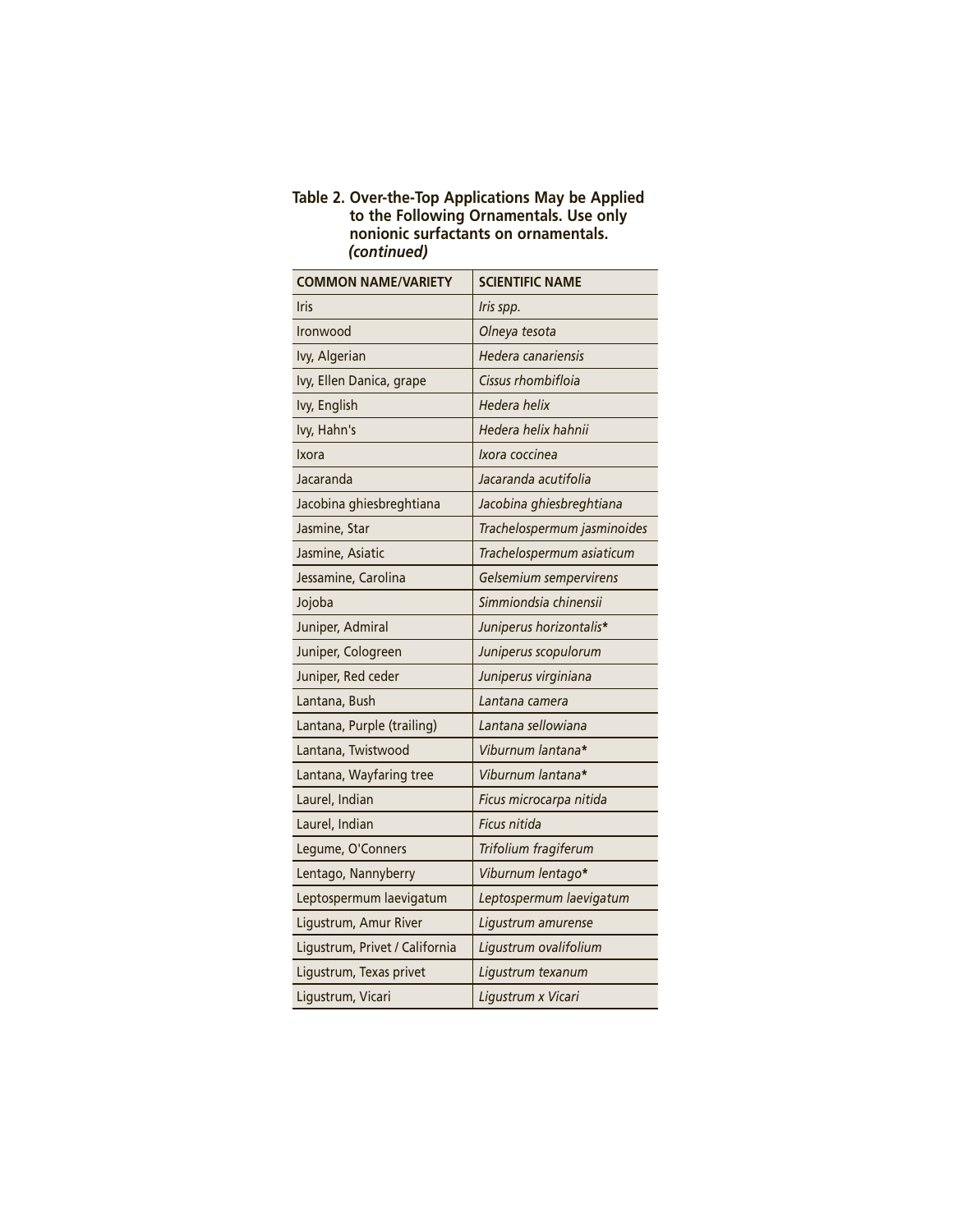| <b>COMMON NAME/VARIETY</b>            | <b>SCIENTIFIC NAME</b> |
|---------------------------------------|------------------------|
| Ligustrum, Wax                        | Ligustrum lucidum      |
| Lilac, James McFarlane                | Syringa villosa        |
| Lilac, Korean                         | Syringa patula         |
| Lily, Kaffir                          | Clivia miniata         |
| Lily of the Nile, Peter Pan           | Agapanthus africanus   |
| Linden, Little-leaf                   | Tilia cordata*         |
| Liriope                               | Liriope spicata        |
| Liriope, Green / Variegated           | Liriope muscari        |
| Magnolia, Southern                    | Magnolia grandiflora   |
| Magnolia, Star                        | Magnolia stellata      |
| Mahonia                               | Mahonia aquifolium     |
| Mahonia, King's Ransom                | Mahonia wagoneri*      |
| Maple, Flame amur                     | Acer ginnala*          |
| Maple, Japanese                       | Acer palmatum          |
| Maple, Norway                         | Acer platanoides       |
| Maple, Silver                         | Acer sacharinum*       |
| Maple, Sugar                          | Acer sacharum          |
| Marigold                              | Calendula sp.          |
| Marigold                              | Tagetes sp.            |
| Mesquite, Chilean                     | Prosopis chilensis     |
| Morningglory, Bush                    | Convolvulus oneorum    |
| Myoporum, Prostrate                   | Myoporum parvifolium   |
| Myrtle, Crepe                         | Lagerstroemia indica   |
| Myrtle, Wax                           | Myrica cerifera        |
| Oak, live                             | Quercus virginiana     |
| Oak, Pin                              | Quercus palustris*     |
| Oak, Silk                             | Grevillea robusta      |
| Ocotillo                              | Fouqueria splendens    |
| Odocanthus sp.                        | Odocanthus sp.         |
| Oleander, Pink, variegated,<br>petite | Nerium oleander        |
| Olive, Osmanthus, tea                 | Osmanthus fragrans     |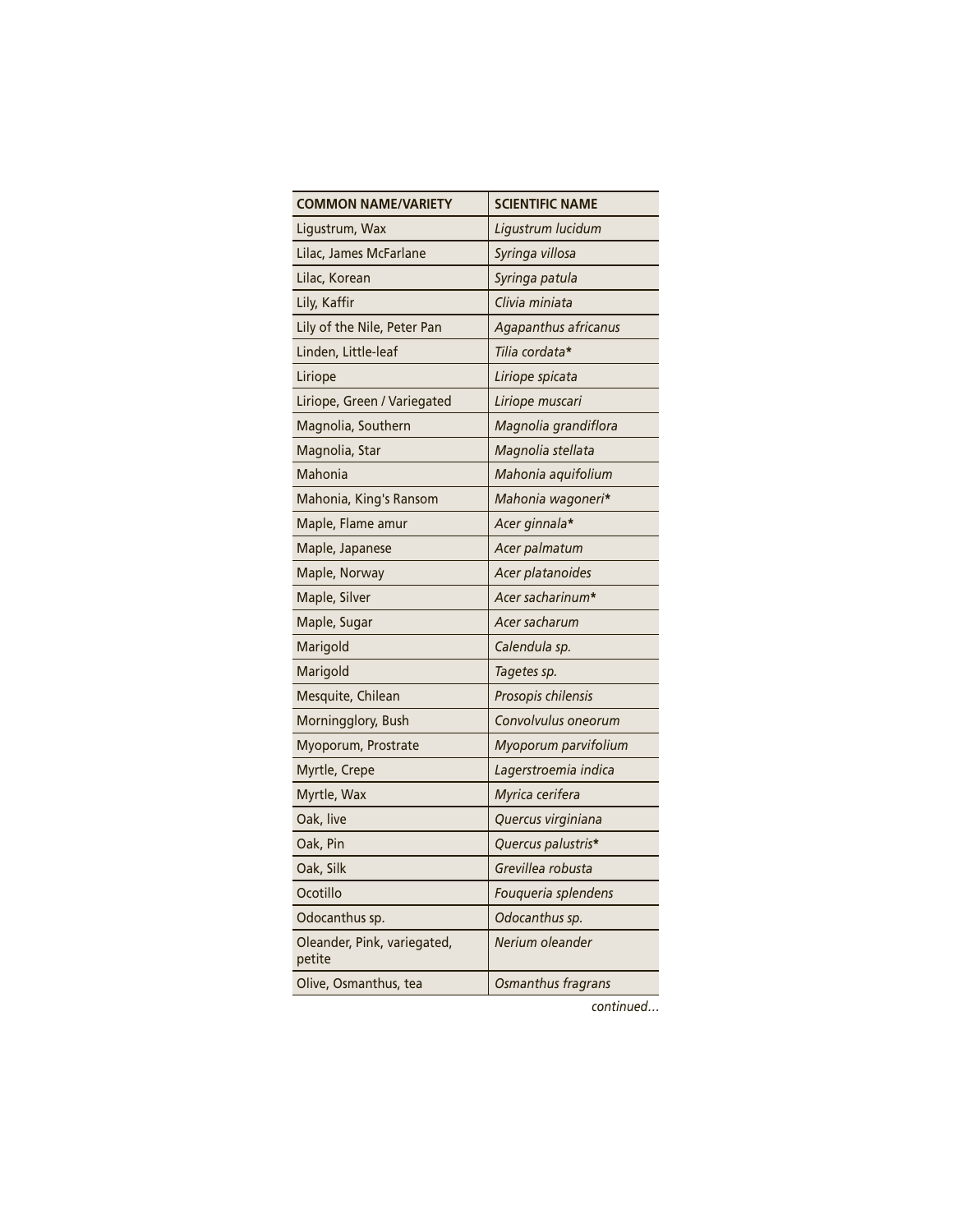#### **Table 2. Over-the-Top Applications May be Applied to the Following Ornamentals. Use only nonionic surfactants on ornamentals.** *(continued)*

| <b>COMMON NAME/VARIETY</b>           | <b>SCIENTIFIC NAME</b>     |
|--------------------------------------|----------------------------|
| Olive, Russian                       | Elaeagnus angustrifolia    |
| Olive tree                           | Olea europaea              |
| Ongerops, Acacia                     | Acacia redolens            |
| Orange, Sour                         | Citrus aurantium           |
| Pachysandra, Japanese                | Pachysandra terminalis     |
| Pagoda flower                        | Clerodendrum speciosum     |
| Palibin                              | Syringa meyeri             |
| Palm, Canary Island date             | Phoenix canariensis        |
| Palm, Chinese fan                    | Livistona chinensis        |
| Palm, Golden fruited (small)         | Chrysalidocarpus lutescens |
| Palm, Mediterranean fan              | Chamaerops humilis         |
| Palm, Mexican fan                    | Washington robusta         |
| Palm, Pygmy date                     | Phoenix roebelenii         |
| Palm, Queen                          | Acrecastrum romanzoffianum |
| Palm Queen                           | Cocos plumosa              |
| Palm, Sago                           | Cycus revoluta             |
| Palm, Windmill                       | Chamaerops excelsa         |
| Palo Verde, green                    | Parkensonia aculeata       |
| Panax, Parsley                       | Polyscias fruticosa        |
| Passion vine                         | Passiflora pfordtii        |
| Pear, Bradford                       | Pyrus calleryana           |
| Pepper, Brazilian                    | Schinus terebinthifolius   |
| Periwinkle                           | Vinca major                |
| Periwinkle, Myrtle, dwarf            | Vinca minor                |
| Petunia spp.                         | Petunia spp.               |
| Philodendron selloum                 | Philodendron selloum       |
| Philodendron, "Micans"<br>velvetleaf | Philodendron oxycardium    |
| Photinia                             | Photinia x fraseri         |
| Phyllostachys, Golden bamboo         | Phyllostachys aurea        |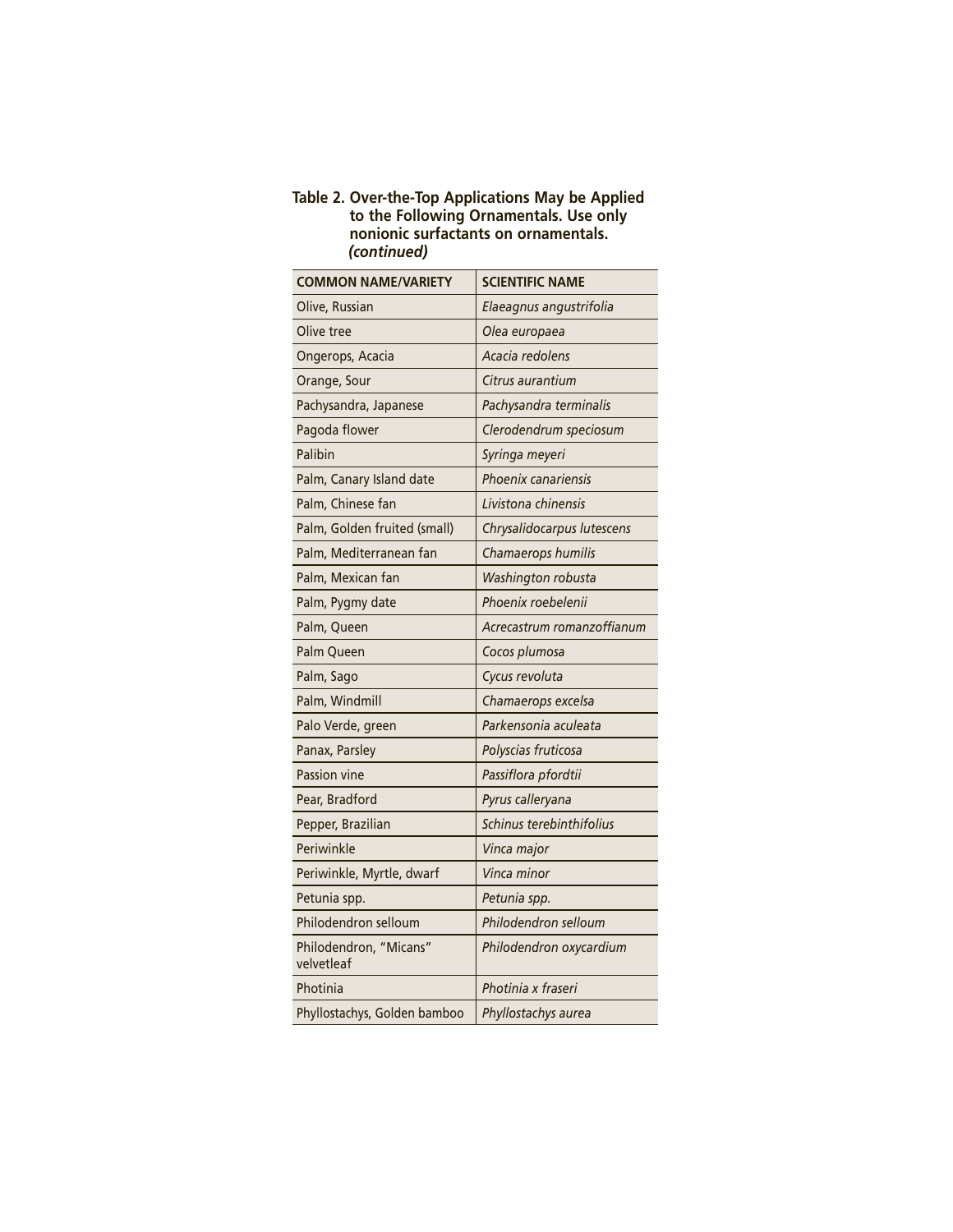| <b>COMMON NAME/VARIETY</b>                   | <b>SCIENTIFIC NAME</b>    |
|----------------------------------------------|---------------------------|
| Physocarpus, Abbotswood                      | Physocarpus fruticosa     |
| Physocarpus, Dwarf Ninebark,<br><b>Nanus</b> | Physocarpus opulifolius   |
| Physocarpus, Gold drop                       | Physocarpus fruticosa     |
| Physocarpus, Jackmanni                       | Physocarpus fruticosa     |
| Pilea, Creeping Charlie                      | Pilea nummulariifolia     |
| Pine, African fern                           | Podocarpus gracilor       |
| Pine, Black / Austrian pine                  | Pinus nigra               |
| Pine, Canary Island                          | <b>Pinus canariensis</b>  |
| Pine, Dwarf Swiss mountain                   | Pinus mugo                |
| Pine, Eastern white                          | <b>Pinus strobus</b>      |
| Pine, Loblolly                               | Pinus taeda*              |
| Pine, Longleaf                               | Pinus palustris*          |
| Pine, Mexican border                         | <b>Pinus strobiformus</b> |
| Pine, Norfolk Island                         | Araucaria heterophylla    |
| Pine, Pitch                                  | Pinus rigids*             |
| Pine, Pond                                   | Pinus serotina*           |
| Pine, Red                                    | Pinus resinosa            |
| Pine, Sand                                   | Pinus clause*             |
| Pine, Scotch                                 | Pinus sylvestris          |
| Pine, Shortleaf                              | Pinus echinata*           |
| Pine, Slash                                  | Pinus elliottii           |
| Pine, Spruce                                 | Pinus glabra*             |
| Pine, Table-Mountain                         | Pinus pungens*            |
| Pine, Virginia                               | Pinus virginiana          |
| Pine, Western / Ponderosa                    | Pinus ponderosa           |
| Pine, Yew                                    | Podocarpus macrophylla    |
| Pink lady                                    | Raphiolepsis indica       |
| Plant, Candelabra                            | Euphorbia lactea          |
| Plant, Caricature                            | Graptophyllum pictum      |
| Plant, Mirror                                | Coprosma baueri           |
| Plant, Ti                                    | Cordyline terminalis      |
| Plant, Variegated mirror                     | Coprosma repens           |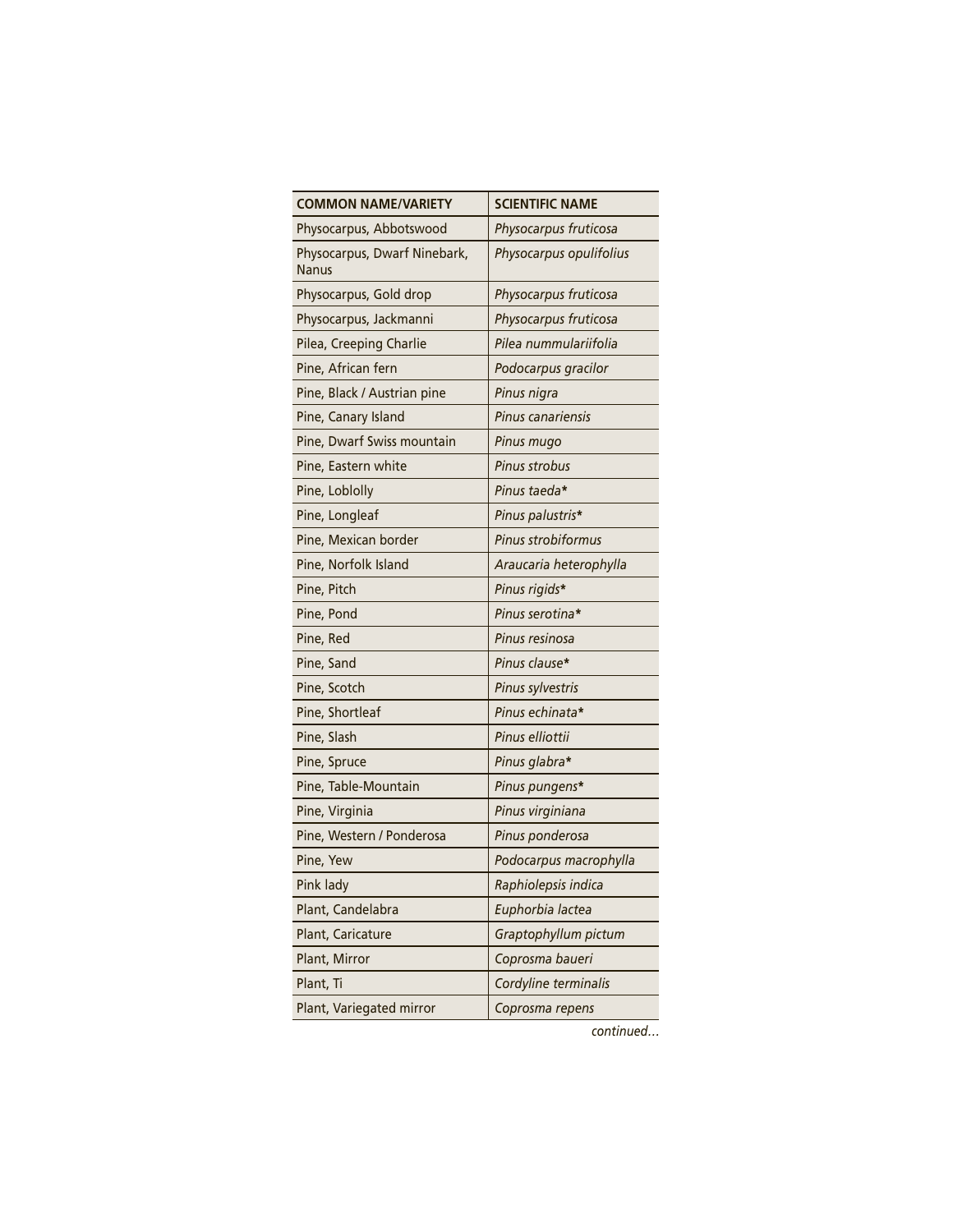#### **Table 2. Over-the-Top Applications May be Applied to the Following Ornamentals. Use only nonionic surfactants on ornamentals.** *(continued)*

| <b>COMMON NAME/VARIETY</b>                | <b>SCIENTIFIC NAME</b>   |
|-------------------------------------------|--------------------------|
| Plant, Waffle plant / metallic            | Hemigraphis sp.          |
| Plum, Natal                               | Carissa grandiflora      |
| Plumbago, Cane                            | Plumbrago capensis       |
| Plumosa                                   | Chamaecyparis pisifera   |
| Polystichum capense                       | Polystichum capense      |
| Portulaca, Sunglo                         | Portulaca grandiflora*   |
| Potentilla, Gold drop,<br>Primrose beauty | Potentilla fructosa      |
| Potentilla verna                          | Potentilla verna*        |
| Protea                                    | Protea compacts*         |
| Protea                                    | Protea eximia*           |
| Protea                                    | Protea repens*           |
| Protea, Giant / King                      | Protea cynaroides        |
| Protea, Oleander-leaved                   | Protea nerifolia*        |
| Pygym, Crimson                            | Berberis thunbergii*     |
| Pyracanths, Lodense                       | Pyracanths koidzumii     |
| Quince, Flowering                         | Chaenomeles speciosa*    |
| Radiator plant                            | Peperomia scandens       |
| Rhododendron                              | Rhododendron formosa     |
| Rhododendron, Amoenum                     | Rhododendron obtusum     |
| Rhododendron, Blaauw's pink               | Rhododendron spp.        |
| Rhododendron, Boule de neige              | Rhododendron spp.        |
| Rhododendron, Chionoides                  | Rhododendron catawbiense |
| Rhododendron, Coral bells                 | Rhododendron obtusum     |
| Rhododendron, Delaware<br>Valley white    | Rhododendron spp.        |
| Rhododendron, Elizabeth Gable             | Rhododendron catawbiense |
| Rhododendron, English roseum              | Rhododendron catawbiense |
| Rhododendron, Fashio                      | Rhododendron spp.        |
| Rhododendron, Gerard's Rose               | Rhododendron spp.        |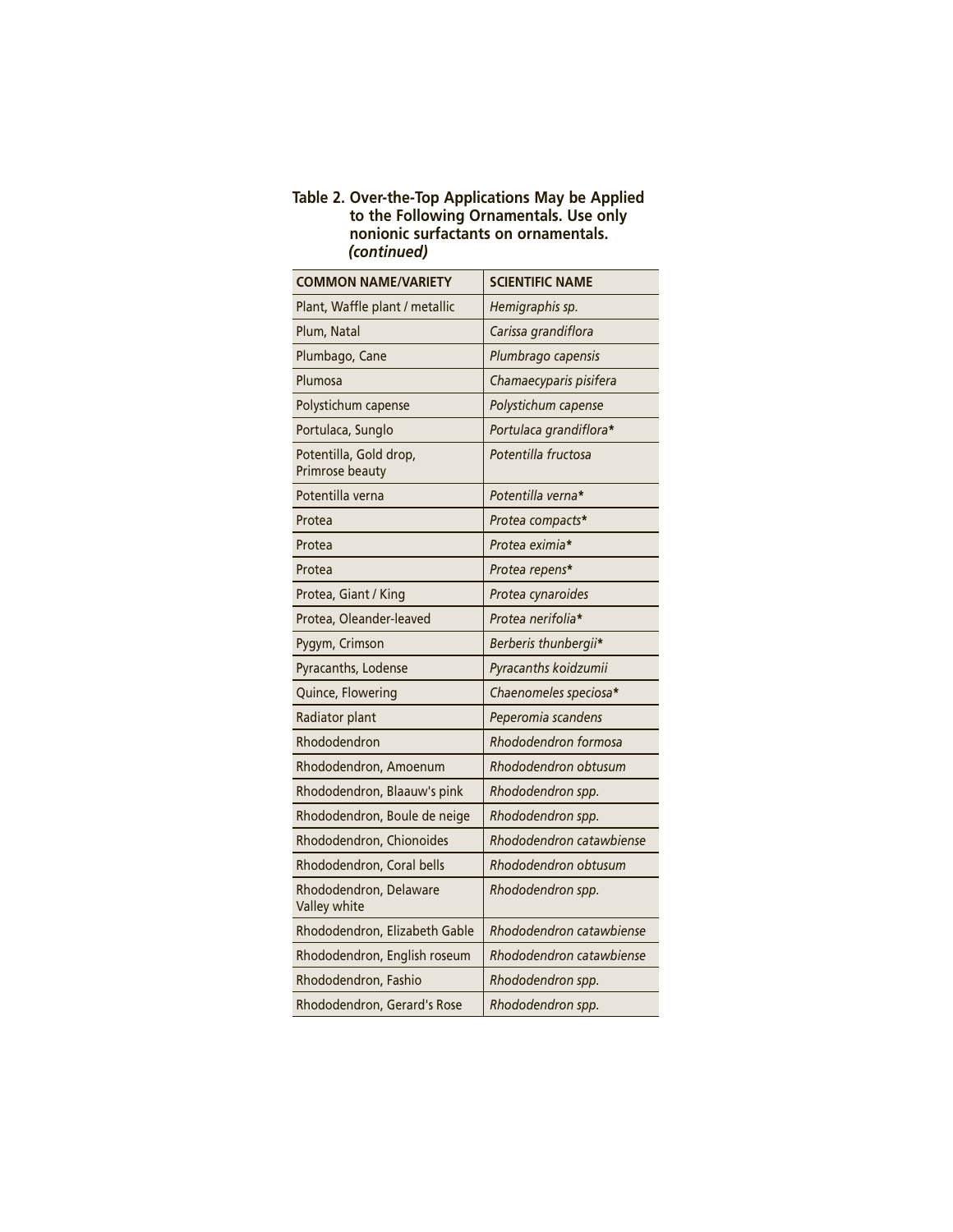| <b>COMMON NAME/VARIETY</b>                 | <b>SCIENTIFIC NAME</b>      |
|--------------------------------------------|-----------------------------|
| Rhododendron, Gibraltar                    | Rhododendron spp.           |
| Rhododendron, Gloria                       | Rhododendron spp.           |
| Rhododendron, Greeting                     | Rhododendron spp.           |
| Rhododendron, Gumpo pink                   | Rhododendron spp.           |
| Rhododendron, Gumpo white                  | Rhododendron spp.           |
| Rhododendron, H. H. Hume                   | Rhododendron spp.           |
| Rhododendron, Hahm red                     | Rhododendron spp.           |
| Rhododendron, Herbert                      | Rhododendron spp.           |
| Rhododendron, Hino red                     | Rhododendron spp.           |
| Rhododendron, Kaempo                       | Rhododendron spp.           |
| Rhododendron, Kluis sensation              | Rhododendron spp.           |
| Rhododendron, Korean<br>azalea/Poukhanense | Rhododendron yedoense       |
| Rhododendron, Less dark purple             | Rhododendron<br>catawbiense |
| Rhododendron, Masasoit                     | Rhododendron spp.           |
| Rhododendron, Mother's Day                 | Rhododendron spp.           |
| Rhododendron, Pericat                      | Rhododendron spp.           |
| Rhododendron, Pink pearl                   | Rhododendron spp.           |
| Rhododendron, President Lincoln            | Rhododendron spp.           |
| Rhododendron, Prize                        | Rhododendron spp.           |
| Rhododendron, Purple elegans               | Rhododendron<br>catawbiense |
| Rhododendron, Purple gem                   | Rhododendron sp.            |
| Rhododendron, Purple splendor              | Rhododendron<br>catawbiense |
| Rhododendron, Red ruffle                   | Rhododendron sp.            |
| Rhododendron, Red wing                     | Rhododendron sp.            |
| Rhododendron, Road runner                  | Rhododendron sp.            |
| Rhododendron, Rose greeley                 | Rhododendron<br>catawbiense |
| Rhododendron, Rosebud                      | Rhododendron spp.           |
| Rhododendron, Roseum elegans               | Rhododendron<br>catawbiense |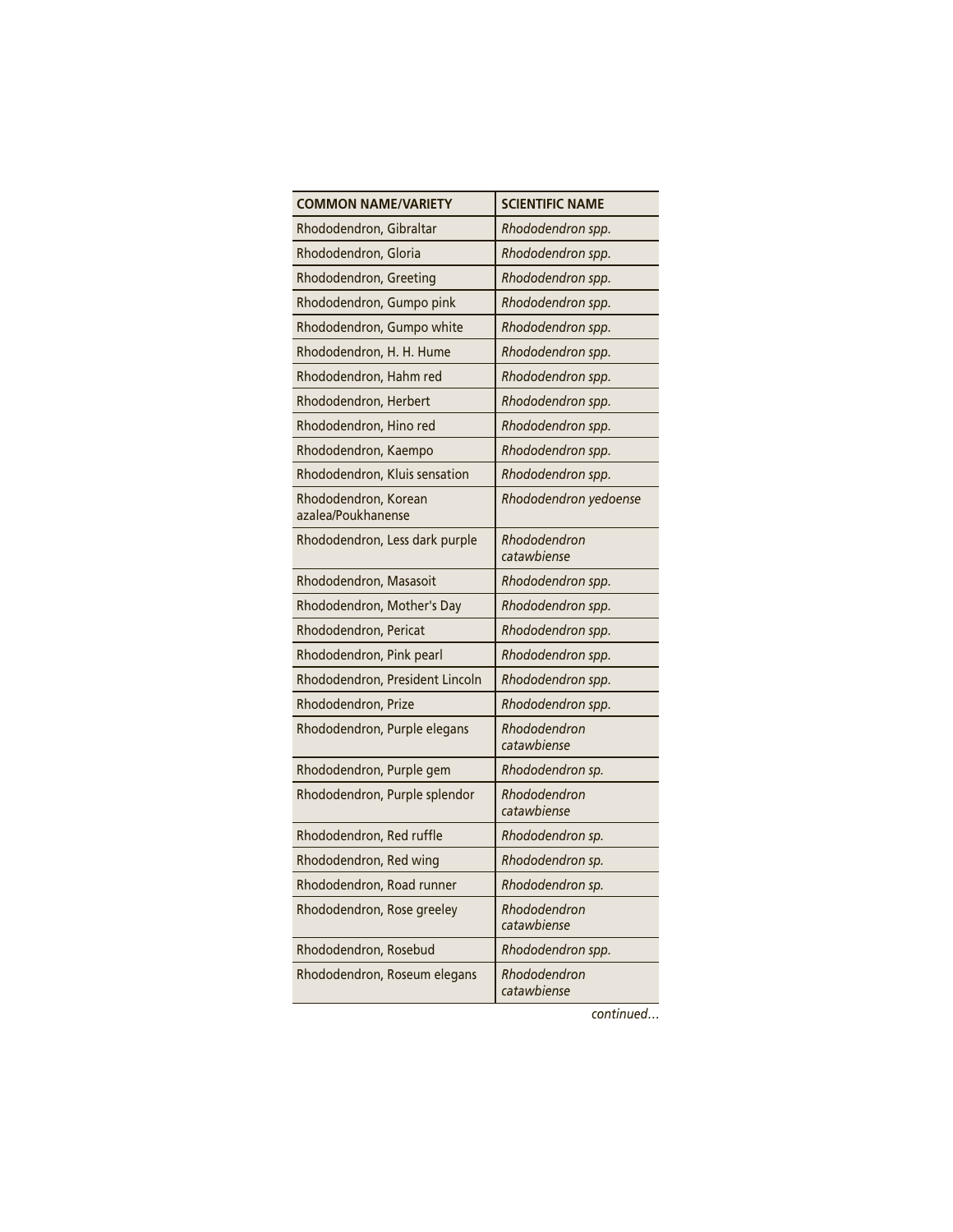#### **Table 2. Over-the-Top Applications May be Applied to the Following Ornamentals. Use only nonionic surfactants on ornamentals.** *(continued)*

| <b>COMMON NAME/VARIETY</b>                      | <b>SCIENTIFIC NAME</b>               |
|-------------------------------------------------|--------------------------------------|
| Rhododendron, Roseum<br>superbum                | Rhododendron<br>catawbiense          |
| Rhododendron, Royalty                           | Rhododendron spp.                    |
| Rhododendron, Rutherfordiana<br>Constances      | Rhododendron spp.                    |
| Rhododendron, Salmon spray                      | Rhododendron spp.                    |
| Rhododendron, Snow                              | Rhododendron spp.                    |
| Rhododendron, Stewartstonian                    | Rhododendron spp.                    |
| Rhododendron, Sweethart                         | Rhododendron spp.                    |
| Rhododendron, Tabor                             | Rhododendron spp.                    |
| Rhododendron, Tradition                         | Rhododendron spp.                    |
| Rhododendron, White cascade                     | Rhododendron spp.                    |
| Rhododendron, White catawba                     | Rhododendron<br>catawbiense          |
| Rhododendron "Gable Hybrid"                     | Rhododendron "Gable<br>Hybrid"       |
| Rhuellia californica                            | Rhuellia californica                 |
| Rose                                            | Rosa spp.                            |
| Rose, Hybrid tea                                | Rosa hybrida                         |
| Rose, Rock                                      | Cistus hybridus                      |
| Rosemary dwarf                                  | Rosmarinus officinalis<br>prostratus |
| <b>Rubber tree</b>                              | Ficus elastica decora                |
| Sage, Texas                                     | Leucophyllum frutescens              |
| Sally, Moneywort / Wandering                    | Lysimachia nummularia                |
| Saltbush                                        | Atriplex spp.                        |
| Salvia greggii                                  | Salvia greggi                        |
| Sandwort                                        | Arenaria verna                       |
| Sansevieria, Hahaii /<br>Mother-in-law's tongue | Sansevieria trifasciata              |
| Sansevieria, Moon Glow                          | Sansevieria spp.                     |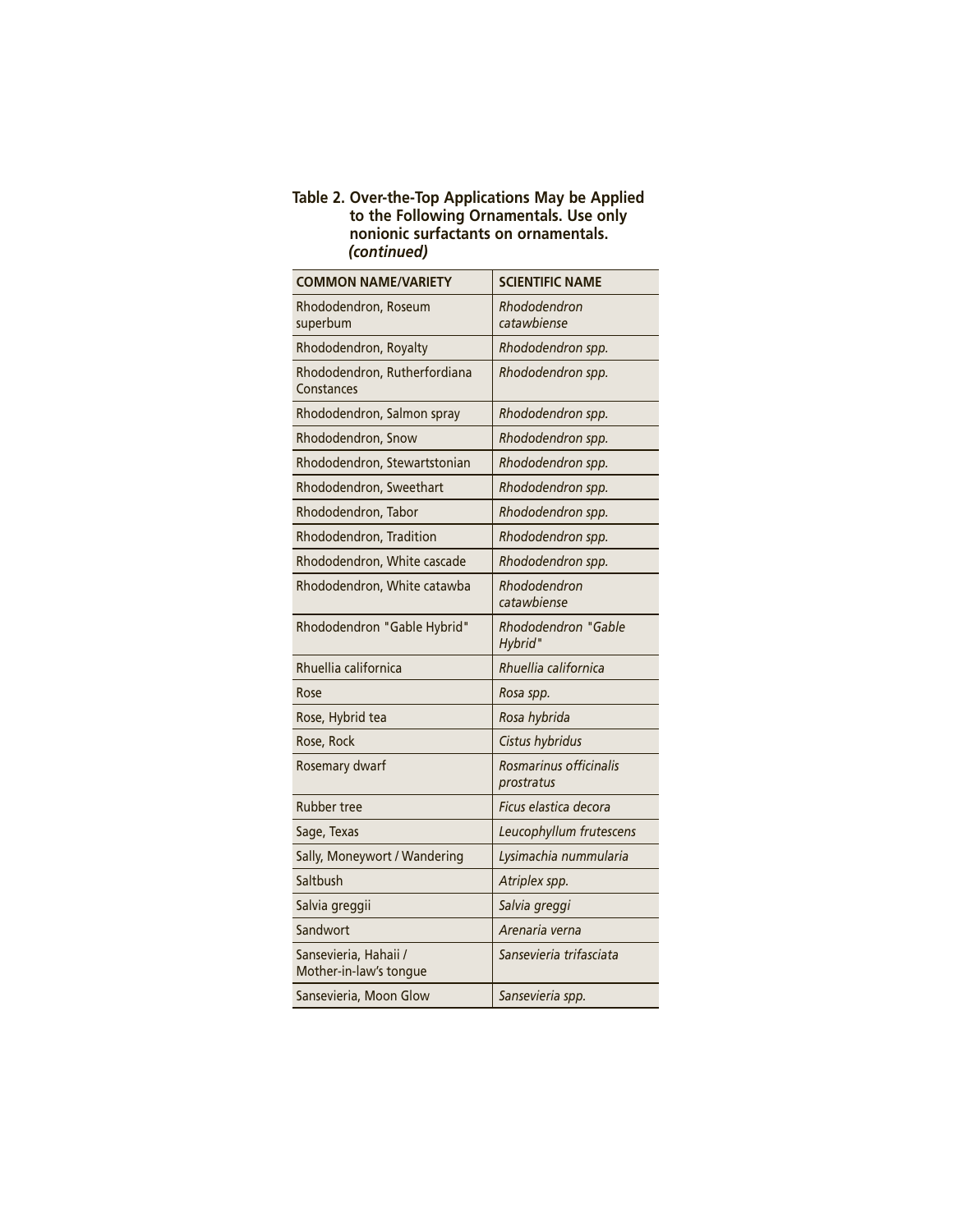| <b>COMMON NAME/VARIETY</b>                            | <b>SCIENTIFIC NAME</b>      |
|-------------------------------------------------------|-----------------------------|
| Santolina, Lavendar cotton                            | Santolina chanaecy parissus |
| Schefflera, Manila Ripple                             | Schefflera arboricola       |
| Schinus, California pepper                            | Schinus molle               |
| Sedum                                                 | Sedum spectabile            |
| Sedum, Brown bean                                     | Sedum quatemalense          |
| Sedum, Green stone crop                               | Sedum brevifolium           |
| Sedum x rubrotinctum                                  | Sedum x rubrotinctum        |
| Snapdragon                                            | Antirrihinum majus*         |
| Snapdragon, Yellow<br>floral carpet                   | Antirrihinum majus          |
| Spirae, Anthony Waterer                               | Spirae x bumalda            |
| Spirae, Billiard                                      | Spirae x billiardi          |
| Spirae, Coccinea                                      | Spirae japonica*            |
| Spirae, Crispa                                        | Spirae x bumalda            |
| Spirae, Froebelii                                     | Spirae x bumalda            |
| Spirae, Gold Flame                                    | Spirae x bumalda            |
| Spirae, Snowmound                                     | Spirae nipponica            |
| Spirae, Thunberg                                      | Spirae thunbergii           |
| Spirea, False                                         | Astilbe x arendsii          |
| Sprengeri                                             | Asparagus densiflorus       |
| Spruce, Blue                                          | Picea pungens               |
| Spruce, Dwarf Alberta,<br><b>Black Hills, Densata</b> | Picea glauca                |
| Spruce, Norway                                        | Picea abies                 |
| Spruce, Serbian                                       | Picea omarika               |
| Statice, Annual                                       | Statice sinuata             |
| Strawberry, Ornamental                                | Fragaria chiloensis         |
| Sumac, fragrant                                       | Rhus aromatica              |
| Sumar, African standard                               | <b>Rhus lancea</b>          |
| Sweetgum, American                                    | Liquidambar styraciflua     |
| Sycamore                                              | Platanus spp.*              |
| Tecoma, Yellow Bells                                  | Tecoma stans angustate      |
| Thuga, Berkman's                                      | Thuga orientalis            |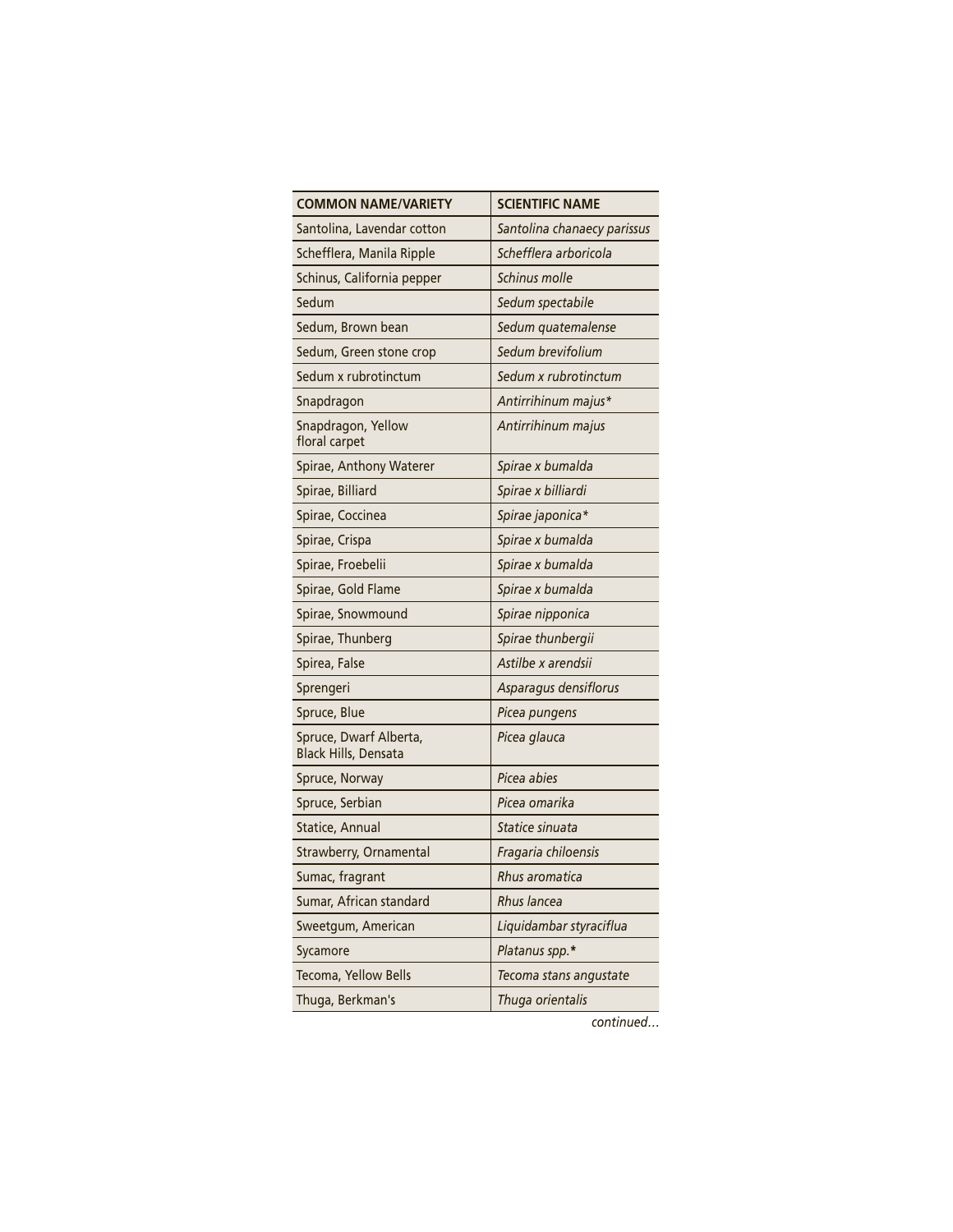#### **Table 2. Over-the-Top Applications May be Applied to the Following Ornamentals. Use only nonionic surfactants on ornamentals.** *(continued)*

| <b>COMMON NAME/VARIETY</b>           | <b>SCIENTIFIC NAME</b>       |
|--------------------------------------|------------------------------|
| Thuga, Emerald green                 | Thuga occidentalis           |
| Thuga, Globosa                       | Thuga occidentalis           |
| Thuga, Pyramidalis                   | Thuga occidentalis           |
| Thuga, Techny                        | Thuga occidentalis           |
| Thuga, Techny american<br>arborvitae | Thuga occidentalis           |
| Thuga, White Cedar                   | Thuga occidentalis           |
| Thuga, Woodwardii                    | Thuga occidentalis           |
| Trachelospermum asiaticum            | Trachelospermum asiaticum    |
| Tree, Firewheel                      | Stenocarpus sinuatus         |
| Tree, Golden-rain                    | Koelreuteria paniculata*     |
| Tree, New Zealand Christmas          | Metrosideros excelsus        |
| Tree, Pagoda                         | Sophora japonica*            |
| Tree, Varnish                        | Koelreuteria panicalata      |
| Tree, Yellow oleander                | Thevetia peruvianaa          |
| Viburnum, Arrowwood                  | Viburnum dentatum            |
| Viburnum, Compact<br>cranberrybush   | Viburnum trilobum            |
| Viburnum, Doublefile /<br>tomentosum | Viburnum plicatum            |
| Viburnum, Japanese snowball          | Viburnum japonicum           |
| Viburnum, Judd                       | Viburnum x juddi             |
| Viburnum, Nanum                      | Viburnum opulus              |
| Viburnum, Spandankwa                 | Viburnum suspensum           |
| Viburnum, Willowwood                 | Viburnum x rhytidophylloides |
| Weigelia, Newport red                | Weigelia florida             |
| Weigelia, Pink                       | Weigelia florida             |
| Welleri                              | <b>Buxus sempervirens</b>    |
| Willow, Australia                    | Geijera parviflora           |
| Willow, Basket                       | Salix purpurea               |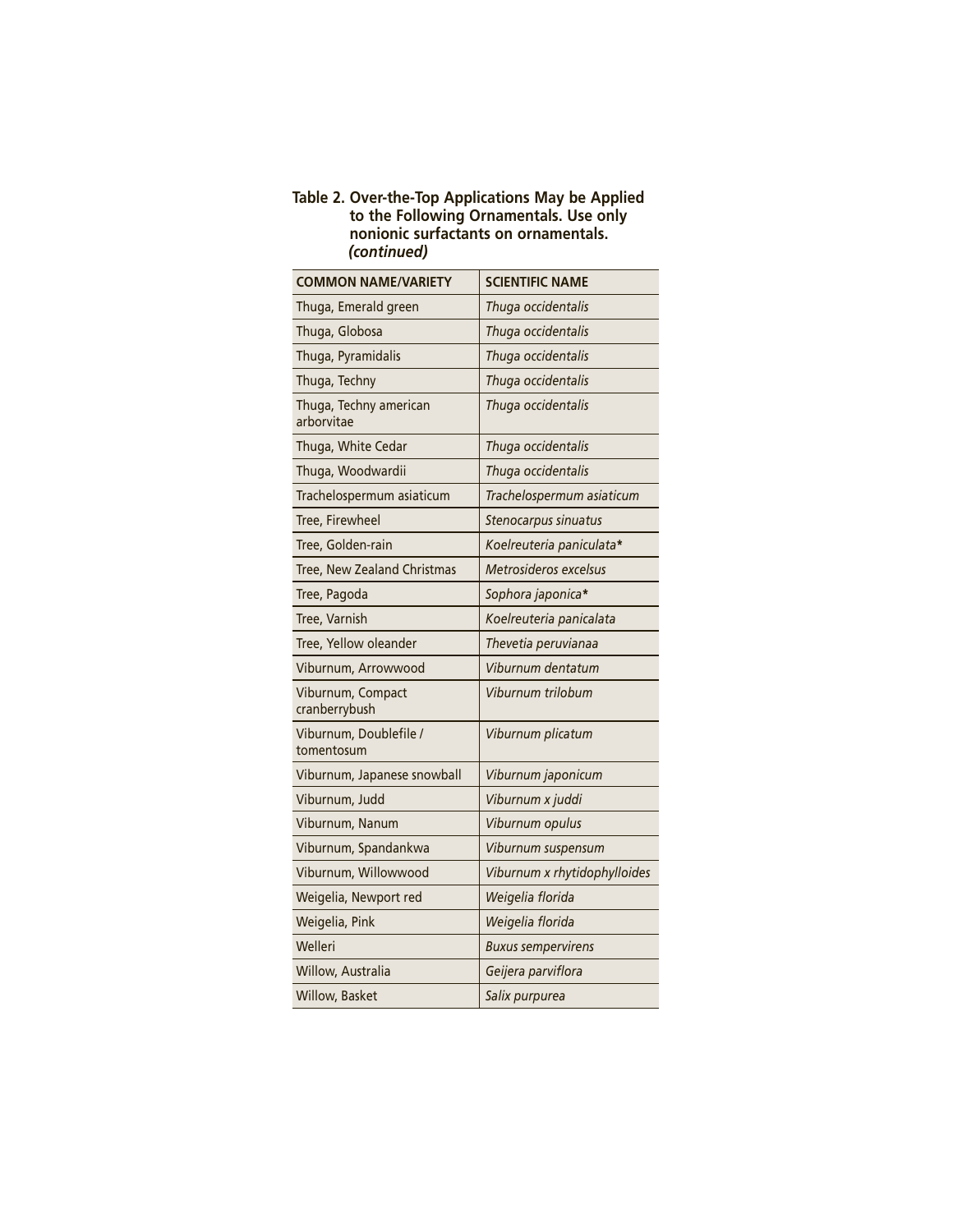| <b>COMMON NAME/VARIETY</b>            | <b>SCIENTIFIC NAME</b>     |
|---------------------------------------|----------------------------|
| <b>Willow, Desert</b>                 | Pittosporum phillyraeoides |
| Willow, Purple                        | Salix purpurea*            |
| Willow, Tortuosa corkscrew            | Salix matsudana            |
| Willow, Weeping                       | Salix babylonia*           |
| Willow, Wheelers dwarf,<br>variegated | Pittosporum Tobira         |
| Willow, White                         | Salix alba                 |
| Xylosma senticosa                     | Xylosma senticosa          |
| Yarrow, Common                        | Achilea milefolium         |
| Yarrow, Coronation gold,<br>fernleaf  | Achilea filipendulina      |
| Yaupon, Dwarf yaupon / Tall           | Ilex vomitoria             |
| Yew, Dense                            | Taxus x media              |
| Yew, Hicks                            | Taxus x media              |
| Yew, Japanese                         | Taxus cuspidata            |
| Yew, Thayeri                          | Taxus x media              |
| Yucca                                 | Yucca filamentosa          |
| Yucca, Spanish dagger                 | Yucca gloriosa             |
| Yucca, Weeping dagger                 | Yucca pendula              |
| Zinnia sp.                            | Zinnia spp.                |

**\***Not applicable in California

#### **Table 3. Directed Applications. Use only nonionic surfactants on ornamentals.**

- When plant growth habit allows, applications should be made as a directed spray to the ornamental plants listed below to minimize phytotoxicity.
- Limited testing of the ornamental plants listed below has shown phytotoxicity of **up to 20%** when Fusilade II Turf and Ornamental Herbicide is applied over-the-top at label rates. (Phytotoxicity can occur whenever spray comes in contact with the foliage, even during directed sprays.)

| <b>COMMON NAME / VARIETY</b> | <b>SCIENTIFIC NAME</b> |
|------------------------------|------------------------|
| Bamboo, Heavenly             | Nandina domestica      |
| Bottle-brush, Weeping        | Callistemon viminalis  |
| <b>Bugle weed</b>            | Ajuga variegata        |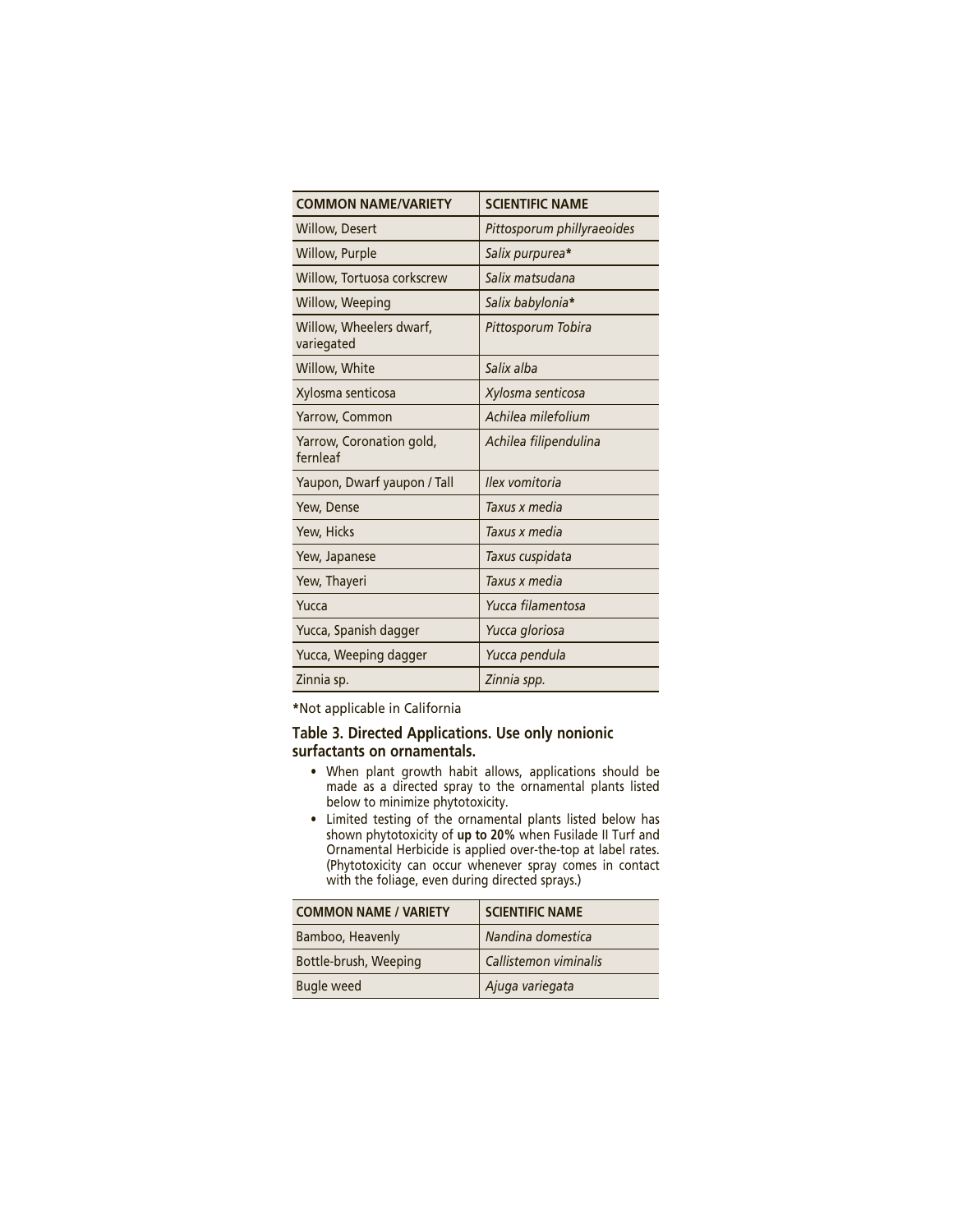|                                         | Table 3. Directed Applications. Use only nonionic |
|-----------------------------------------|---------------------------------------------------|
| surfactants on ornamentals. (continued) |                                                   |

| <b>COMMON NAME / VARIETY</b> | <b>SCIENTIFIC NAME</b>      |
|------------------------------|-----------------------------|
| Cactus, Prickly pear         | Opuntia sp.                 |
| Cats Claw. Yellow trumpet    | Begonia tweediana           |
| Ceonothus griseus            | Ceonothus griseus           |
| Cinquefoil, Spring           | Potentilla verna            |
| Columbine                    | Aquilegia hybrida           |
| Cypress, Leyland             | Cupressocyparis leylandi    |
| Dracaena, Massangeana        | Dracaena fragans            |
| Dracaena, Tricolor           | Dracaena marginata          |
| Eureka                       | Rhododendrum obtusum        |
| Fetterbush                   | Leucothoe axillaris         |
| Fir, Fraser                  | Abies fraser                |
| Gallery                      | Gladiolus x hortulanus      |
| Gamolepsis chrysanthemoides  | Gamolepsis chrysanthemoides |
| Gazania ringens              | Gazania ringens             |
| Grass, Green fountain        | Pennisetum sectaceum        |
| Grass, Mondo                 | Ophiopogon japonicum        |
| Green carpet                 | Herniaria glabra            |
| Guava, Pineapple             | Feijoa sellowiana           |
| Gum, Lemon-scented           | Eucalyptus citriodora       |
| Honeysuckle, Japanese        | Lonicera japonica           |
| Indica                       | Rhododendrum indicum        |
| Juniper, Arcadia             | Juniperus sabina            |
| Juniper, Blue Pacific        | Juniperus conferta          |
| Juniper, Blue Rug            | Juniperus horizontalis      |
| Juniper, Broadmoor           | Juniperus sabina            |
| Juniper, Grey Owl            | Juniperus virginiana        |
| Juniper, Hughes              | Juniperus horizontalis      |
| Juniper, Maney               | Juniperus chinensis         |
| Juniper, Nana                | Juniperus chinensis         |
| Juniper, Old Gold            | Juniperus chinensis         |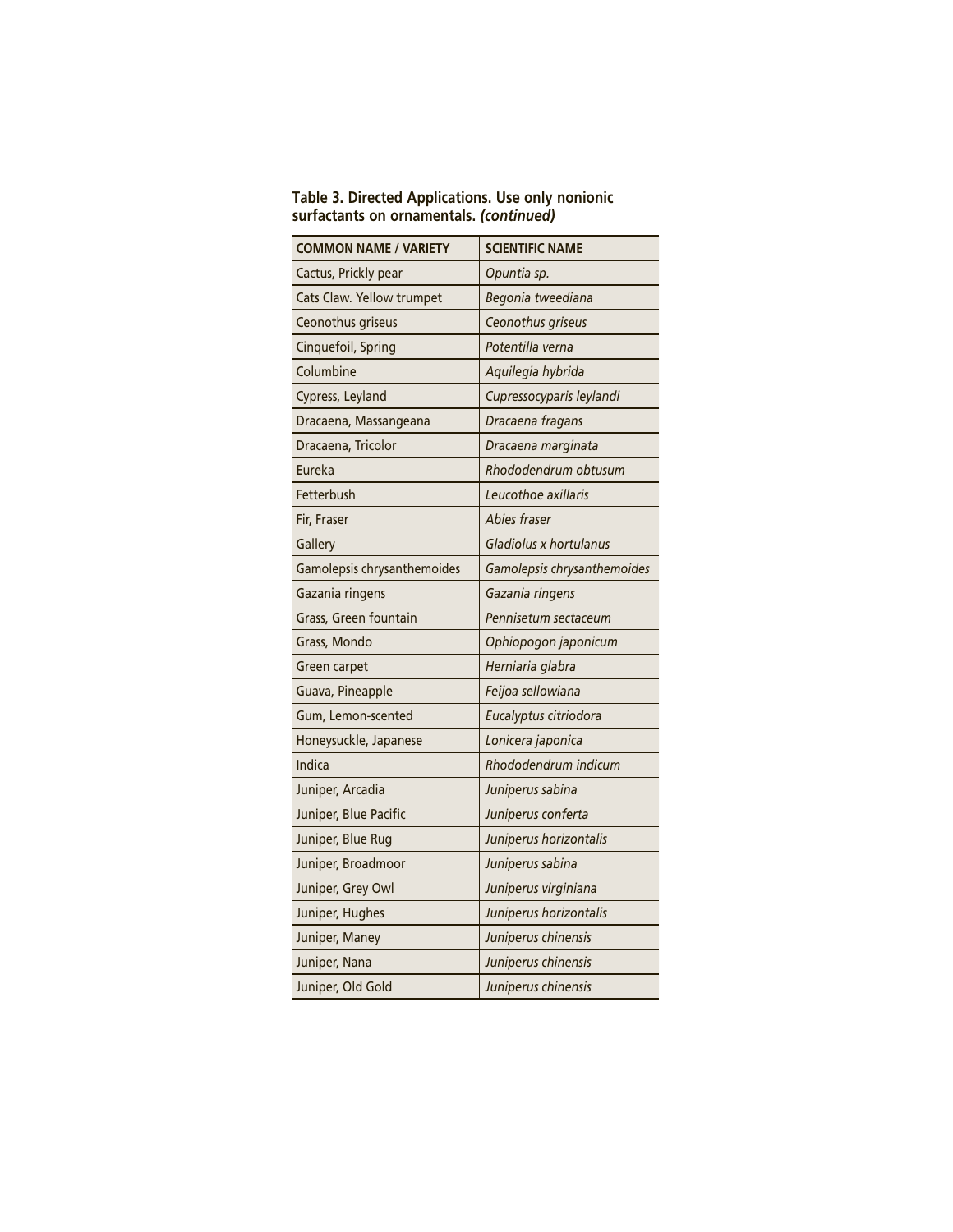| <b>COMMON NAME / VARIETY</b> | <b>SCIENTIFIC NAME</b>    |
|------------------------------|---------------------------|
| Juniper, Pathfinder          | Juniperus scopulorum      |
| Juniper, Pfitzeriana         | Juniperus chinensis       |
| Juniper, Prostrata           | Juniperus chinensis       |
| Juniper, Robdsta             | Juniperus chinensis       |
| Juniper, San Jose            | Juniperus japonica        |
| Juniper, Scandia             | Juniperus sabina          |
| Juniper, Skyrocket           | Juniperus virginiana      |
| Juniper, Spearmint           | Juniperus chinensis       |
| Juniper, Tamariseifolia      | Juniperus sabina          |
| Juniper, Variegata           | Juniperus horizontalis    |
| Juniper, Webberi             | Juniperus horizontalis    |
| Juniper, Welchii             | Juniperus scopulorum      |
| Juniper, Wiltonii            | Juniperus horizontalis    |
| Juniper, Youngtown Compacta  | Juniperus horizontalis    |
| Kurume                       | Rhododendrum obtusum      |
| Lantana, White               | Lantana montevidensis x   |
| Lilac                        | Syringa chinensis         |
| Maki                         | Podocarpus macrophyllus   |
| Maple, Red                   | Acer rubrum               |
| Oleander                     | Nerium oleander standard  |
| Oyster plant                 | Rhoeo spathacea           |
| P.I.M.                       | Rhododendrum spp.         |
| Philodendrum sp.             | Philodendrum spp.         |
| Plumeria, Temple Tree        | Plumeria acuminata        |
| Privet, Japanese             | Ligustrum japonicum       |
| Protea                       | Banksia prinotes*         |
| Protea                       | Banksia victoria*         |
| Protea                       | Banksia speciosa*         |
| Protea, Pincushion           | Leucospermum cordifolium* |
| Ruelia                       | Ruelia ciliosa            |
| Snowball, Chinese            | Viburnum macrocephalum    |
| Spirea, Vanhoutte            | Spirea x vanhouteii       |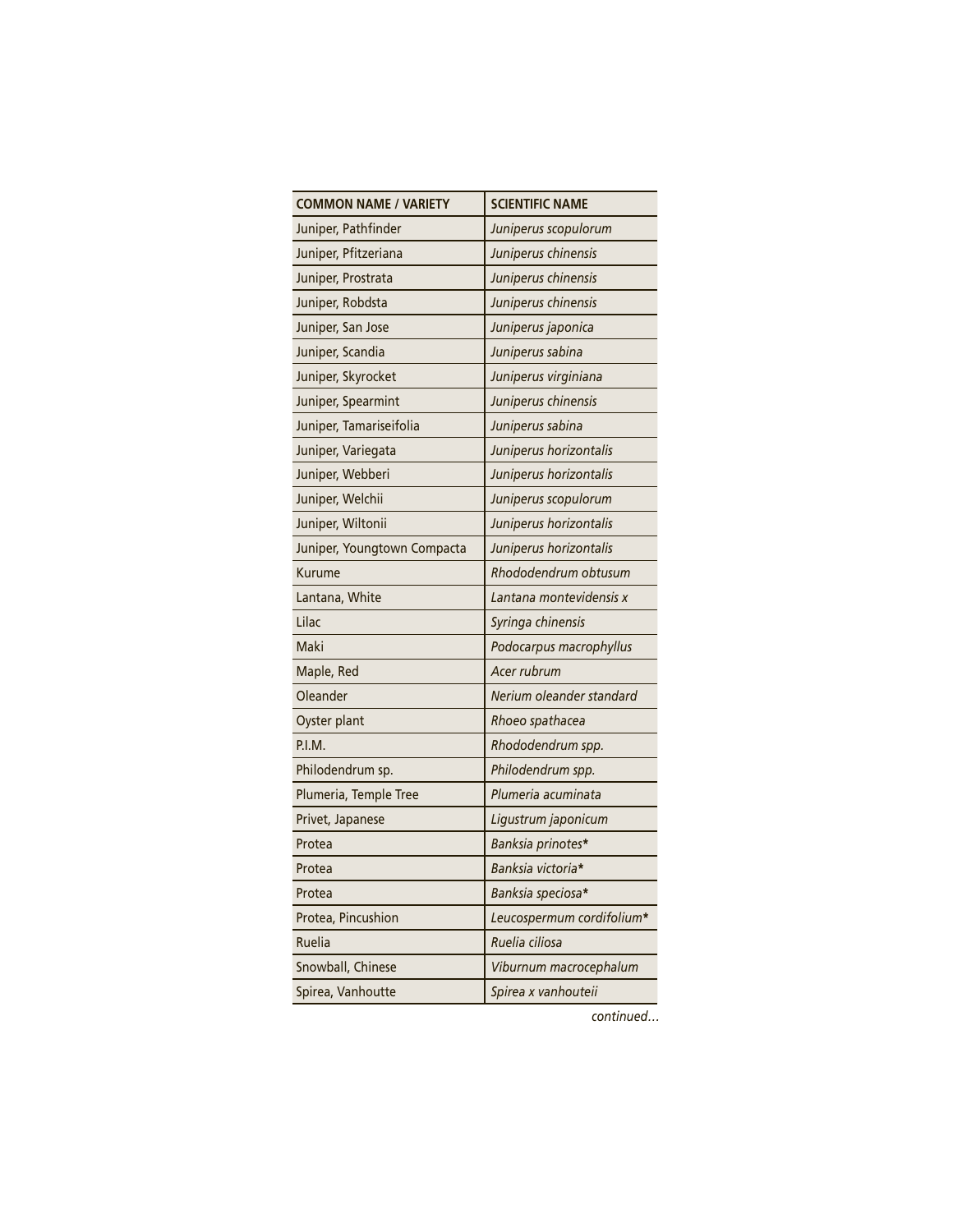| Table 3. Directed Applications. Use only nonionic |  |  |
|---------------------------------------------------|--|--|
| surfactants on ornamentals. (continued)           |  |  |

| <b>COMMON NAME / VARIETY</b> | <b>SCIENTIFIC NAME</b> |
|------------------------------|------------------------|
| Star plant, Lavender         | Grewia caffra          |
| Sunglow                      | Rhododendrum obtusum   |
| Tree, Strawberry             | Arbustus unedo         |
| Varigated ajuga              | Ajuga reptans          |
| Willow                       | Salix caroliniana      |

**\***Not applicable in California.

#### **Table 4. Directed Applications. Use only nonionic surfactants on ornamentals.**

- When plant growth habit allows, applications should be made as a directed spray to the ornamental plants listed below to minimize phytotoxicity.
- Limited testing of the ornamental plants listed below has shown phytotoxicity of **up to 50%** when Fusilade II Turf and Ornamental Herbicide is applied over-the-top at label rates. (Phytotoxicity can occur whenever spray comes in contact with the foliage, even during directed sprays).

| <b>COMMON NAME VARIETY</b> | <b>SCIENTIFIC NAME</b>        |
|----------------------------|-------------------------------|
| Acacia                     | Acacia latifolia              |
| Acacia sweet               | Acacia farnesiana             |
| <b>Bleeding heart</b>      | Dicentra spectabilis          |
| Blueberry tifblue          | Vaccinum achei                |
| <b>Bottle tree</b>         | <b>Brachychiton populneum</b> |
| Carrot wood                | Cupaniopsis anacardioides     |
| Cassia                     | Cassia condolioma             |
| Cherry mazzard             | Avium* prunum                 |
| Cordyline                  | Cordyline stricta             |
| Coromandel                 | Asystasia gangetica           |
| Croton chinese crenate     | Exococaria cochichinensis     |
| Desert broom               | Baccharis sarothorides        |
| <b>Eucalyptus</b>          | Eucalyptus nicholii           |
| Fiddlewood                 | Citharexylum spinosum         |
| <b>Hearts and flowers</b>  | Aptenia cordifolia            |
| <b>Hibiscus</b>            | Hibiscus lepenk               |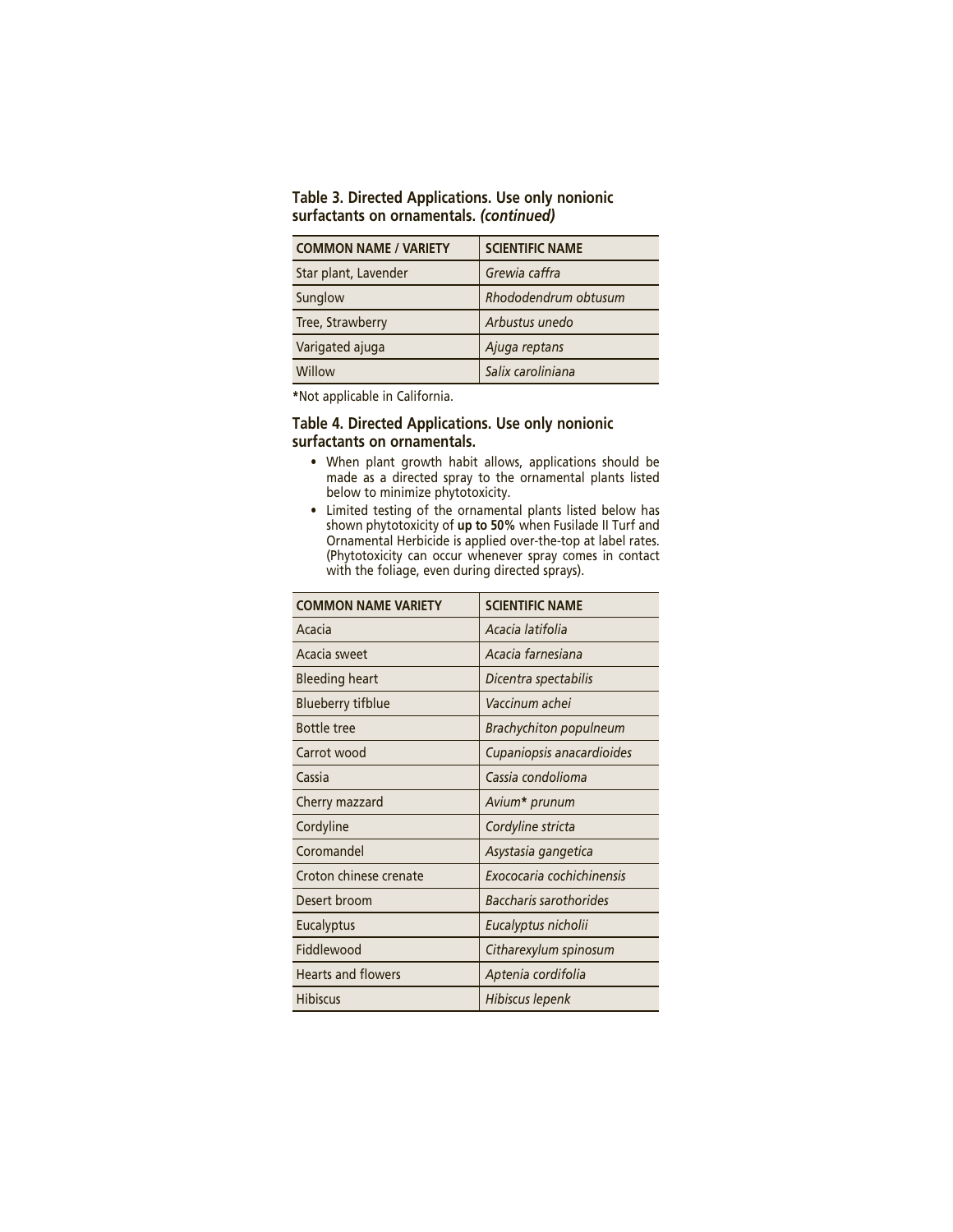| <b>COMMON NAME VARIETY</b> | <b>SCIENTIFIC NAME</b>              |
|----------------------------|-------------------------------------|
| Ice plant white (trailing) | Mesembryanthemum<br>delosperma alba |
| Ivy swedish                | Plectranthus australis              |
| Jade plant                 | Crassula argentea                   |
| Janet Craig/Warnecki       | Dracaena deremensis                 |
| Juniper, Armstrongii       | Juniperus chinensis                 |
| Juniper, Burkii            | Juniperus virginiana                |
| Juniper, Excelsa Strieta   | Juniperus scopulorum                |
| Juniper, Spiny Greek       | Juniperus scopulorum                |
| Justicia red               | Odontonema strictum                 |
| Kings crown                | Justicia carnea                     |
| Knotweed pinkhead          | Polygonum capitatum                 |
| Magnolia southern          | Magnolia gradiflora                 |
| Pothos/Marble Queen        | Epipremnum aureum                   |
| Primrose, mexican evening  | Oenothera berlandier                |
| Rhododendron, Formosa      | Rhododendron indicum                |
| Rhododendron, Hersey red   | Rhododendron obtusum                |
| Rhododendron, Hino pink    |                                     |
| Rhododendron, Hinodegeri   |                                     |
| Rhododendron, Karen        | Rhododendron poukhanensis           |
| Rubber plant baby          | Peperomia obtusifolia               |
| Shrimp plant               | Justicia brandegeana                |
| Shrimp plant yellow        | Pachystachys lutea                  |
| Slipper flower             | Pedilanthus tithymaloides           |
| Sonoran palo verde         | Cercidium praecox                   |
| Thunbergia laurel-leaved   | Thunbergia laurifloia               |
| Umbrella plant             | Cyperus alternifolius               |
| White shrimp plant         | Justicia betonia                    |

**\***Not applicable in California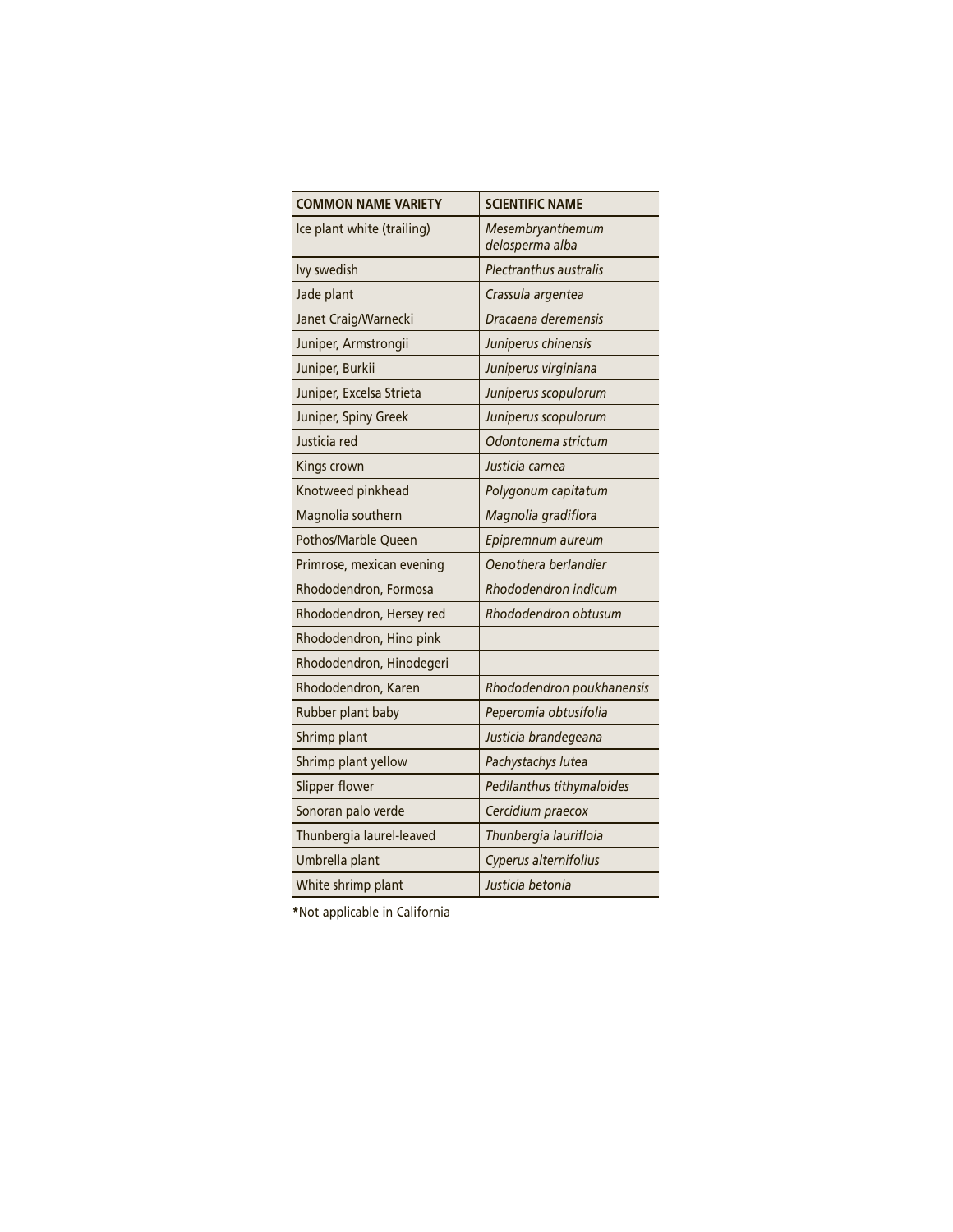#### **Table 5. Directed Applications. Use only nonionic surfactants on ornamentals.**

- When plant growth habit allows, applications should be made as a directed spray to the ornamental plants listed below to minimize phytotoxicity.
- Limited testing of the ornamental plants listed below has shown phytotoxicity **greater than 50%** when Fusilade II Turf and Ornamental Herbicide is applied over-the-top at label rates. (Phytotoxicity can occur whenever spray comes in contact with the foliage, even during directed sprays.)

| <b>COMMON NAME/VARIETY</b> | <b>SCIENTIFIC NAME</b>              |
|----------------------------|-------------------------------------|
| <b>Birch river</b>         | Alsophia australis                  |
| Chandelier plant           | Kalanchoe tubiflora                 |
| Compacta                   | Euonymus alata                      |
| Falsecypress boulevard     | Chamaecyparis pisifera              |
| Fern australia tree        | Acalypha godsefeiana<br>hertophylla |
| Grass pampas               | Coprtederia selloana                |
| Juniper, Bar Harbor        | Juniperus spp.                      |
| Juniper, Blue chip         | Juniperus horizontalis              |
| Juniper, Blue Haven        | Juniperus scopulorum                |
| Juniper, Prince of Wales   | Juniperus spp.                      |
| Juniper, Sea green         | Juniperus chinensis                 |
| <b>Katherine Dykes</b>     | Physocarps fruticosa                |
| Lavender-scallops          | Kalanchoe fedtschenkoi              |
| Periwinkle madagascar      | Catharanthus roseus                 |
| Purple heart               | Setcreasea purpurea                 |
| Spider plant               | Chlorophytum comosum                |
| Wandering jew              | Zebrina pendula                     |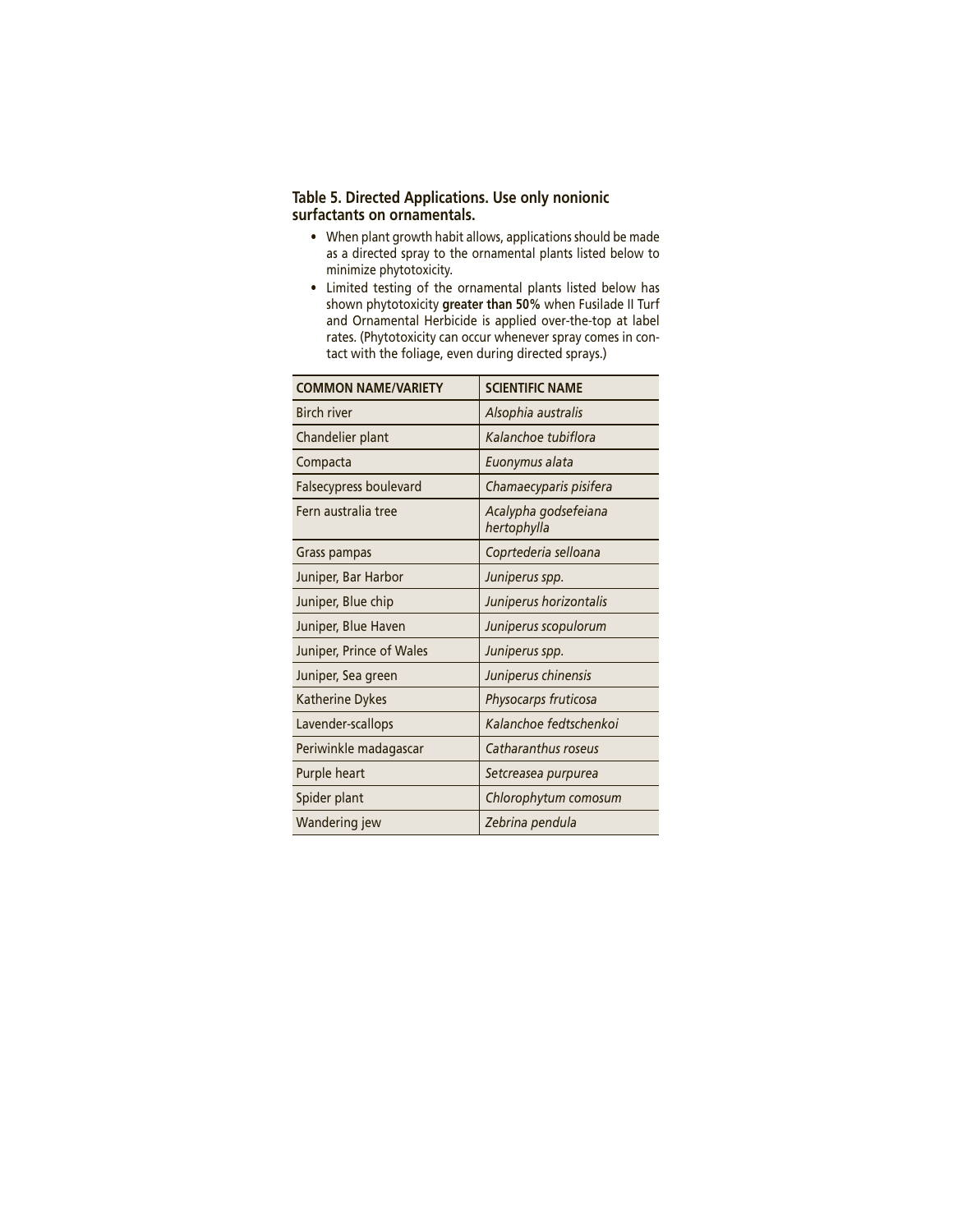## **STORAGE AND DISPOSAL**

Do not contaminate water, food or feed by storage or disposal.

#### **Pesticide Storage**

Store in original container only. Keep container closed when not in use. Do not store near food or feed. In case of spill or leak on floor or paved surfaces, soak up with sand, earth or synthetic absorbent. Remove to chemical waste area.

#### **Pesticide Disposal**

Open dumping is prohibited. Pesticide wastes are toxic. Improper disposal of excess pesticide, spray mixture or rinsate is a violation of Federal Law. If these wastes cannot be disposed of by use according to label instructions, contact your State Pesticide or Environmental Control Agency, or the Hazardous Waste Representative at the nearest EPA Regional Office for guidance.

#### **Container Handling [less than or equal to 5 gallons]**

Non-refillable container. Do not reuse or refill this container. Triple rinse container (or equivalent) promptly after emptying. Triple rinse as follows: Empty the remaining contents into application equipment or a mix tank and drain for 10 seconds after the flow begins to drip. Fill the container  $\frac{1}{4}$  full with water and recap. Shake for 10 seconds. Pour rinsate into application equipment or a mix tank or store rinsate for later use or disposal. Drain for 10 seconds after the flow begins to drip. Repeat this procedure two more times. Then offer for recycling if available or puncture and dispose of in a sanitary landfill, or by incineration, or by other procedures approved by state and local authorities.

#### **Container Handling [greater than 5 gallons mini-bulk]**

Non-refillable container. Do not reuse or refill this container. Triple rinse container (or equivalent) promptly after emptying. Triple rinse as follows: Empty the remaining contents into application equipment or a mix tank. Fill the container 1/4 full with water. Replace and tighten closures. Tip container on its side and roll it back and forth, ensuring at least one complete revolution, for 30 seconds. Stand the container on its end and tip it back and forth several times. Turn the container over onto its other end and tip it back and forth several times. Empty the rinsate into application equipment or a mix tank or store rinsate for later use or disposal. Repeat this procedure two more times. Then offer for recycling if available or puncture and dispose of in a sanitary landfill, or by incineration, or by other procedures approved by state and local authorities.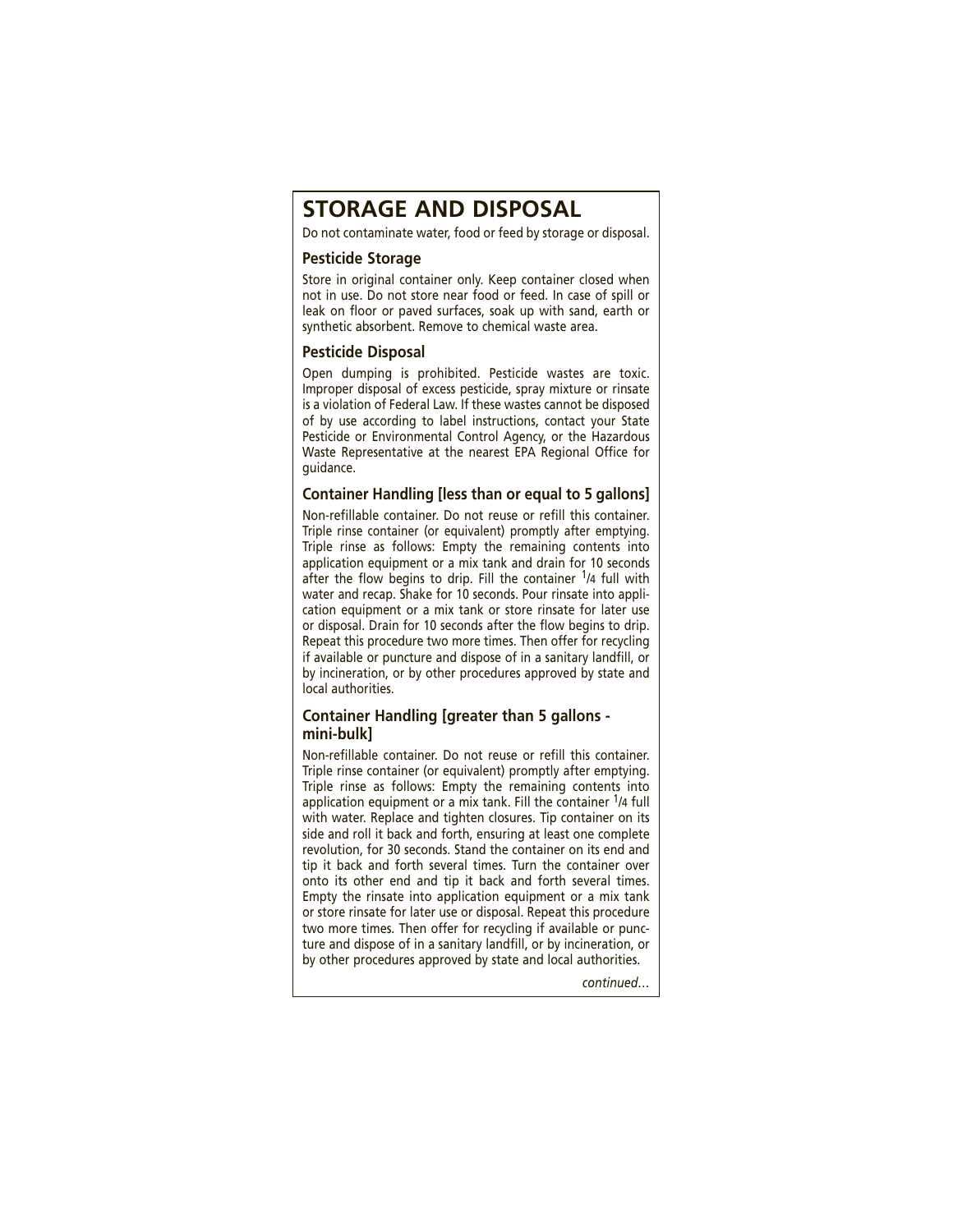## **STORAGE AND DISPOSAL** *(continued)*

**Container Handling [greater than 5 gallons - bulk]** Refillable container. Refill this container with pesticide only. Do not reuse this container for any other purpose. Cleaning the container before final disposal is the responsibility of the person disposing of the container. Cleaning before refilling is the responsibility of the person refilling. To clean container before final disposal, empty the remaining contents from this container into application equipment or mix tank. Fill the container about 10 percent full with water. Agitate vigorously or recirculate water with the pump for 2 minutes. Pour or pump rinsate into application equipment or rinsate collection system. Repeat this rinsing procedure two more times. Then offer for recycling if available or puncture and dispose of in a sanitary landfill, or by incineration, or by other procedures approved by state and local authorities.

**CONTAINER IS NOT SAFE FOR FOOD, FEED OR DRINKING WATER.**

Fusilade®, Reward®, the ALLIANCE FRAME the SYNGENTA Logo and the PURPOSE ICON are Trademarks of a Syngenta Group Company

Viton® is a trademark of E. I. DuPont de Nemours and Company

©2016 Syngenta

For non-emergency (e.g., current product information), call Syngenta Crop Protection at 1-800-334-9481

Manufactured for: Syngenta Crop Protection, LLC P.O. Box 18300 Greensboro, North Carolina 27419-8300

**SCP 1084A-L1F 0616 4067574**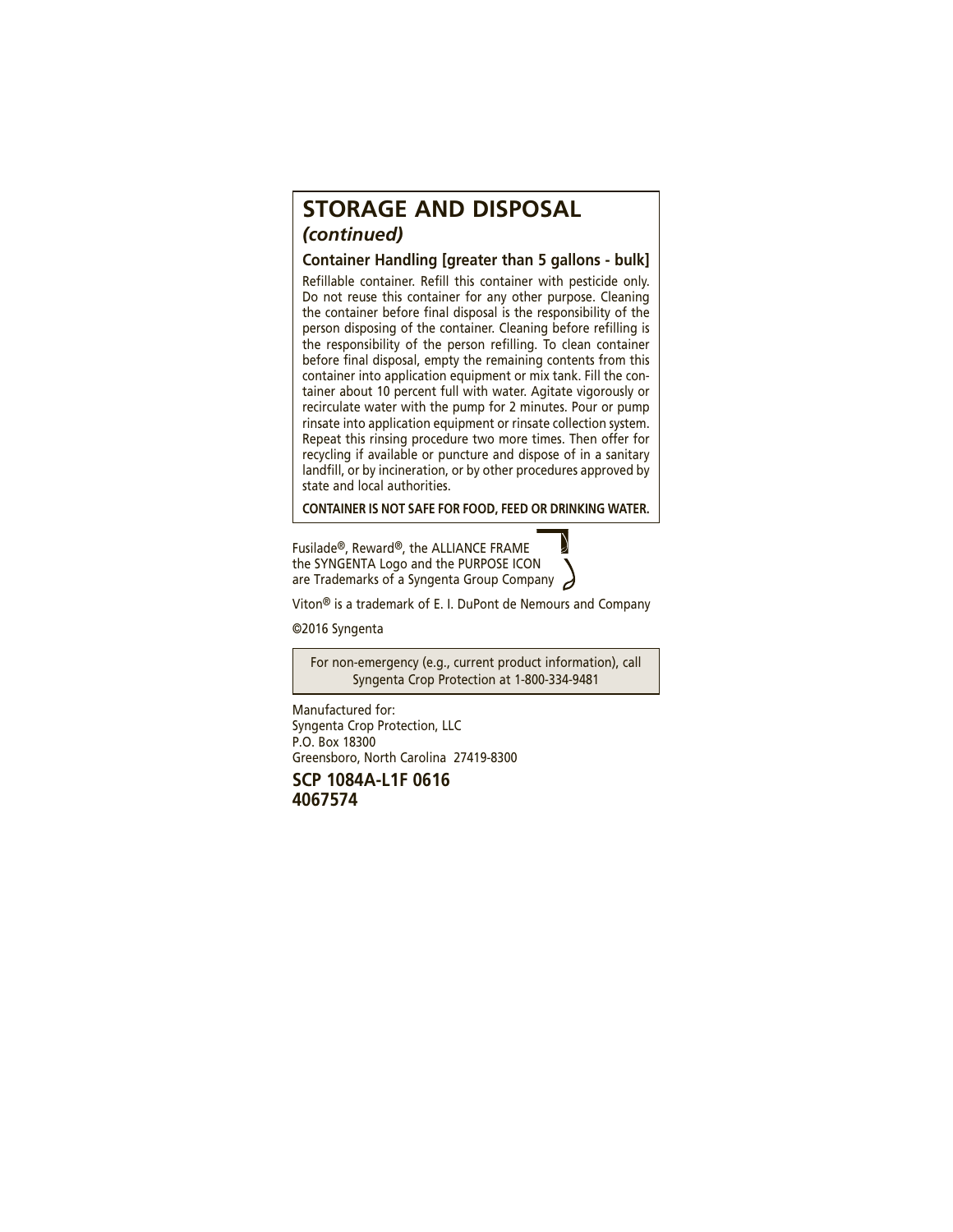

# **Herbicide**

For the control of grass weeds in landscape areas, roadsides, nurseries, greenhouses, flower beds, groundcovers, interiorscapes, parks, sports fields, golf courses, commercial and residential areas.

Active Ingredient: Fluazifop-P-butyl Butyl (*R*)-2-[4-[[5-(trifluoromethyl)-2-pyridinyl]oxy] phenoxy]propanoate**\*** . . . . . . . . . . . . . . . . . . . . . . . . . . . . 24.5% Other Ingredients 75.5% Total: 100.0%

**\***Fusilade II Turf and Ornamental Herbicide is an emulsifiable concentrate containing 2 pounds (+) isomer (fluazifop-P-butyl) per gallon. Contains petroleum distillate.

EPA Reg. No. 100-1084

EPA Est. No. 11773-IA-01VWC EPA Est. No. 46073-TN-003NTM (Superscript is first three letters of batch code on container)

# **KEEP OUT OF REACH OF CHILDREN CAUTION**

See additional precautionary statements and directions for use inside booklet.

## **AGRICULTURAL USE REQUIREMENTS**

Use this product only in accordance with its labeling and with the Worker Protection Standard, 40 CFR Part 170. Refer to supplemental labeling under "AGRICULTURAL USE REQUIREMENTS" in the DIRECTIONS FOR USE section for information about this standard.

Fusilade® and the Syngenta logo are trademarks of a Syngenta Group Company

**SCP 1084A-L1F 0616 4067574**

*[continued on back label]* **1 quart Net Contents**